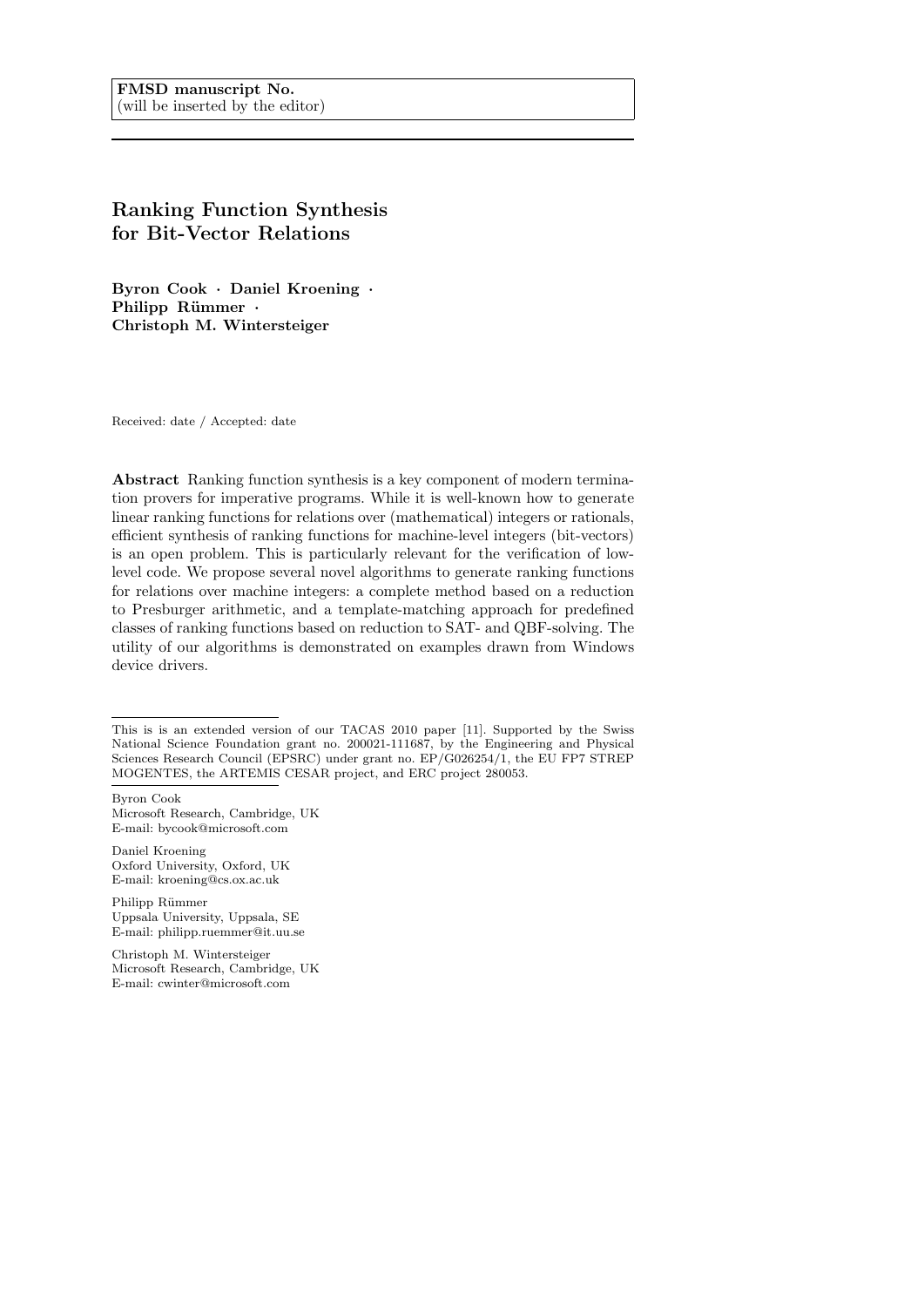# 1 Introduction

Many termination provers for imperative programs compose termination arguments by repeatedly invoking ranking function synthesis tools (instances are [7, 10, 14, 24]). Such synthesis tools are available for programs formulated with the help of various logical theories, including linear and non-linear arithmetic, arrays, or heap. Thus, complex termination arguments can be constructed that reason simultaneously about the heap as well as linear and nonlinear arithmetic.

Efficient synthesis of ranking functions for machine-level bit-vectors, however, has remained an open problem. Today, the most common approach to create ranking functions over machine integers is to use tools actually designed for rational arithmetic. Because such tools do not faithfully model all properties of machine integers, it can happen that invalid ranking functions are generated (both for terminating and for non-terminating programs), or that existing ranking functions are not found. Both phenomena can lead to incompleteness of termination provers: verification of actually terminating programs might fail, even if they are in a fragment that could be handled in a sound and complete fashion, such as finite-state programs over bit-vectors.

This article considers the termination problem as well as the synthesis of ranking functions for programs written in languages like ANSI-C,  $C_{++}$ , or Java. Such languages typically provide bit-vector arithmetic over 16, 32 or 64 bit words, and usually support both unsigned and signed datatypes (represented using the 2's complement). We present two new algorithms to generate ranking functions for bit-vectors:

- (i) a method based on the reduction of bit-vectors to Presburger arithmetic, in combination with a novel and complete synthesis algorithm of linear ranking functions for transition relations defined in Presburger arithmetic; and
- (ii) a template-matching approach for predefined classes of ranking functions, here instantiated for linear ranking functions. We make use of efficient QBF- and SAT-techniques in order to synthesise ranking functions from templates.

We quantify the performance of these new algorithms using examples drawn from Windows device drivers. Our algorithms are compared to the linear ranking function synthesis engine Rankfinder [24], which uses rational arithmetic. We also compare the performance of our methods with an approach to termination checking that is not based on ranking functions, the rewriting of termination properties to safety properties according to Biere et al. [6]. Our experimental results indicate that, on practical examples, the new methods presented in this article clearly surpass known methods in terms of precision and performance.

Contribution We introduce two new methods for ranking function synthesis for bit-vector programs: an extension of the approach in [24] to transition re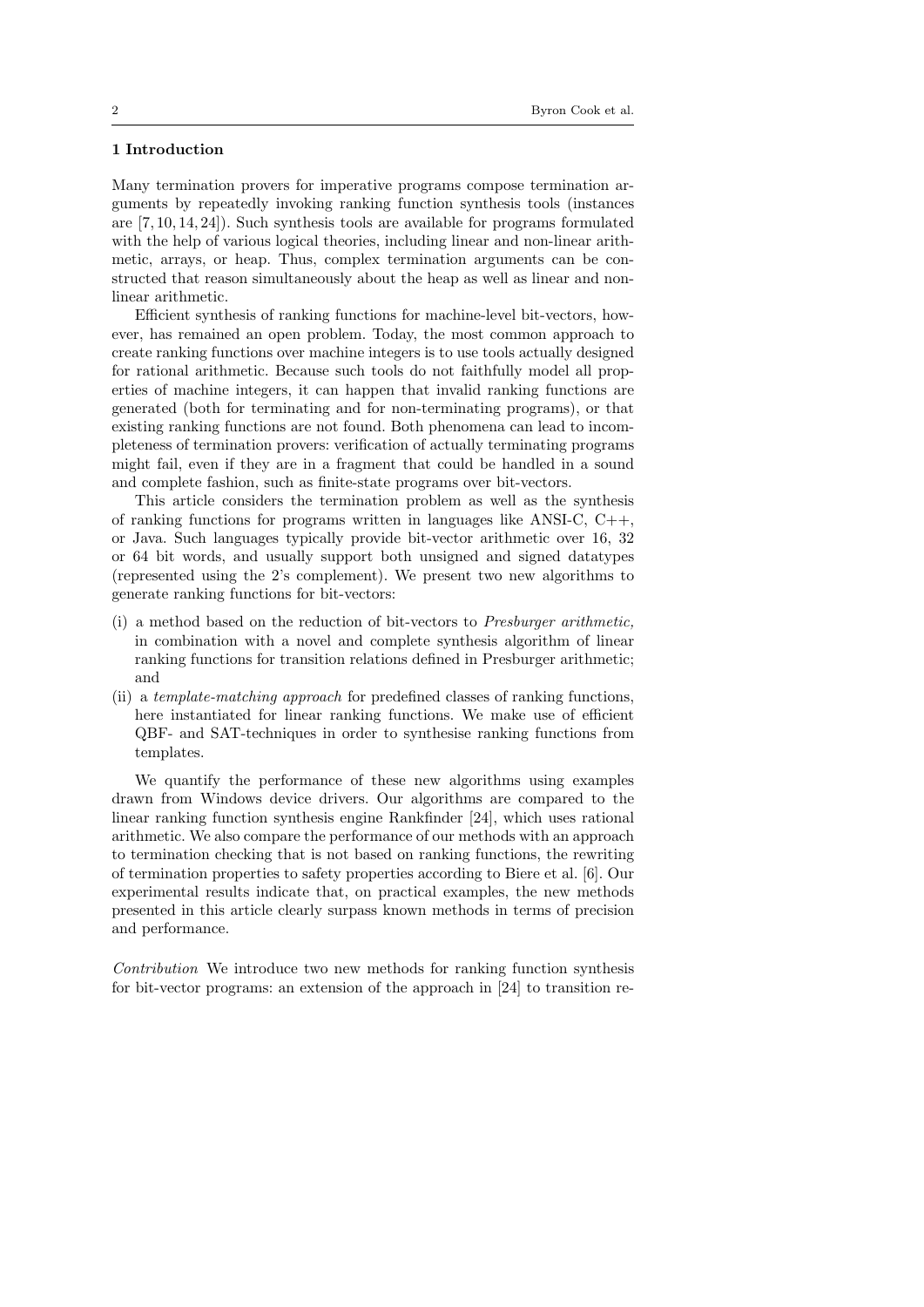lations defined in Presburger arithmetic, and a template-matching method instantiated for linear ranking functions. Both methods are shown to be sound and complete for the computation of linear ranking functions of bit-vector relations. We give an extensive theoretical and empirical evaluation of our methods. Through an experimental comparison to pre-existing techniques, we demonstrate the practicality of our methods and identify reasons for impracticality of previous approaches.

Organisation of the Article In Sect. 2, we define syntax and semantics of the programs we consider, briefly explain the architecture of termination provers, and provide motivating examples. In Sect. 3, a known approach for ranking function synthesis based on linear programming is discussed. Subsequently, a new extension to this method is presented that handles bit-vector programs soundly. Sect. 4 describes how linear ranking functions for bit-vector programs can be defined in terms of affine geometry, which gives rise to a new approach based on template-matching for predefined classes of ranking functions, described in Sect. 5. In Sect. 6, the results of an experimental evaluation of all new methods are given and compared to results obtained through known approaches.

# 2 Bit-Vector Programs and Termination Analysis

# 2.1 Syntax and Semantics of Bit-Vector Programs

In order to simplify presentation, we abstract from the concrete language and datatypes and introduce a simpler category of bit-vector programs. Real-world programs can naturally be reduced to our language, which is in practice done by (a preprocessing stage of) the termination prover (or model checker).

We assume that bit-vector programs consist of only a single loop (endlessly repeating its body), possibly preceded by a sequence of statements (the *stem*); this is not a restriction, as will become clear in the next section. Apart from this, our program syntax permits guards (assume  $(t)$ ), sequential composition  $(\beta; \gamma)$ , choice  $(\beta \square \gamma)$ , and assignments  $(x := t)$ . Programs operate on global variables  $x \in \mathcal{X}$ , each of which ranges over a set  $\mathbb{B}^{\alpha(x)}$  of (unsigned) bit-vectors of width  $\alpha(x) > 0$ . The syntactic categories of programs, statements, and expressions are defined by the following grammar:

$$
\langle Prop \rangle ::= \langle Stmt \rangle \text{ repeat } \{ \langle Stmt \rangle \}
$$
\n
$$
\langle Stmt \rangle ::= \text{skip} \mid \text{assume } (\langle Expr \rangle) \mid \langle Stmt \rangle; \langle Stmt \rangle \mid \langle Stmt \rangle \sqcup \langle Stmt \rangle \mid x := \langle Expr \rangle
$$
\n
$$
\langle Expr \rangle ::= 0_n \mid 1_n \mid \dots \mid *_n \mid x \mid \text{cast}_n(\langle Expr \rangle) \mid \neg \langle Expr \rangle \mid \langle Expr \rangle \circ \langle Expr \rangle
$$

Because the width of variables is fixed and does not change during program execution, it is not necessary to introduce syntax for variable declarations. Expressions  $0_n, 1_n, \ldots$  are bit-vector literals of width n, the expression  $*_n$ non-deterministically returns an arbitrary bit-vector of width  $n$ , and the operator cast<sub>n</sub> changes the width of a bit-vector (cutting off the highest-valued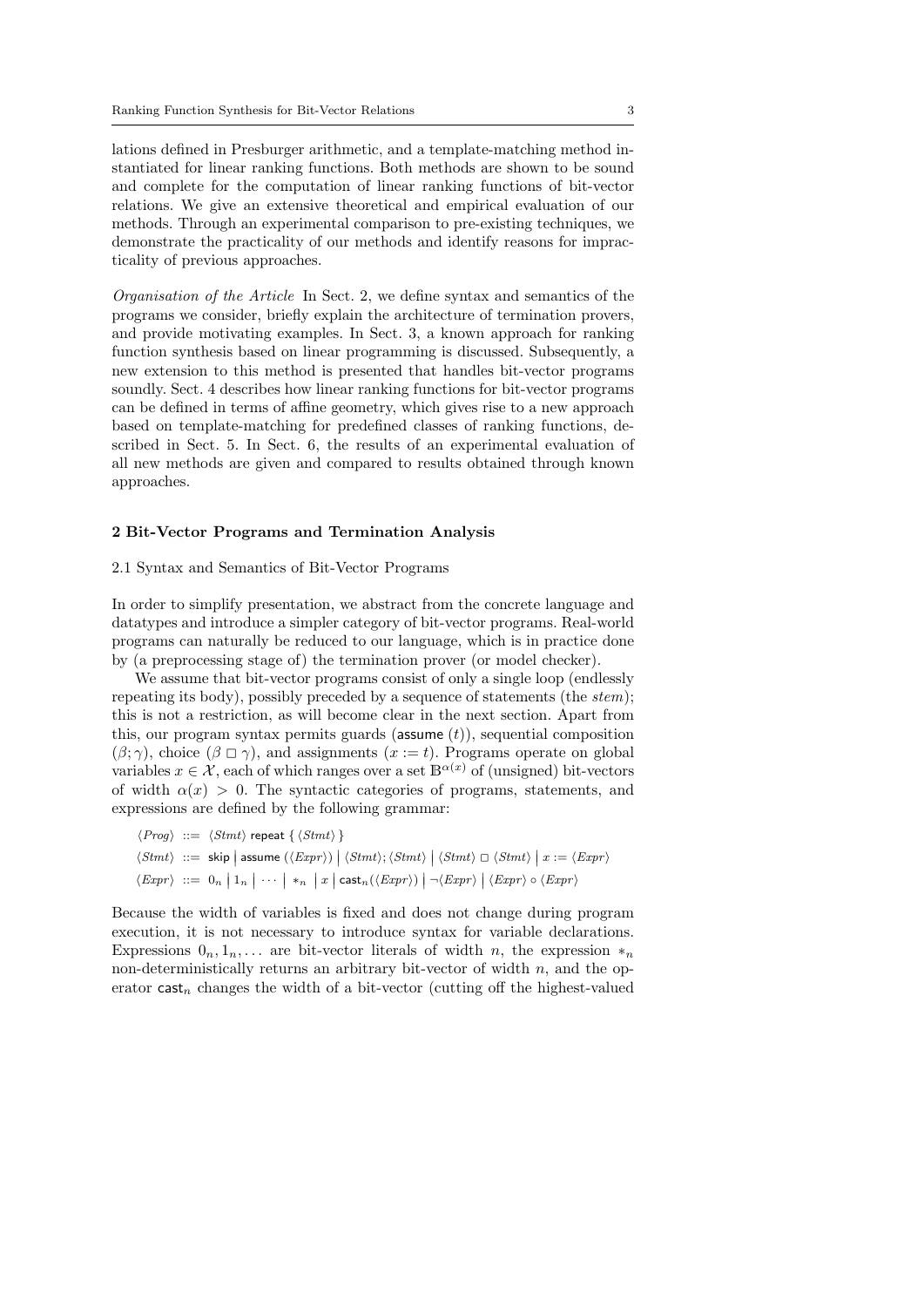```
unsigned long ulByteCount ;
for (int nLoop = ulByteCount;
     nLoop ; nLoop -= 4) { [...] }
```
Fig. 1 Code fragment of Windows driver audio/gfxswap.xp/filter.cpp (#14 in our evaluation)

bits, or filling up with zeros as highest-valued bits). The semantics of bitwise negation  $\neg$ , and of the binary operators  $\circ \in \{+, \times, \div, =, \leq s, \leq u, \& , |, \ll, \gg\}$ is as usual. When evaluating the arithmetic operators  $+, \times, \div, \ll, \gg,$  both operands are interpreted as unsigned integers. In the case of the strict ordering relation  $\lt s$  (resp.,  $\lt u$ ) the operands are interpreted as signed integers in 2's complement format (resp., as unsigned integers). The  $\lt_s$  operator could in principle be expressed by means of reduction to the unsigned operator  $\lt_u$ , but keeping  $\lt_s$  allows us to simplify presentation of later sections. Adding further operations, e.g., signed division or bit-vector concatenation, is straightforward.

Example 1 We consider the program given in Figure 1. The program contains an unsigned 32-bit variable ulByteCount, as well as a signed 32-bit variable nLoop. Recasting the program in unsigned arithmetic, with the help of a fresh (unsigned) variable x with  $\alpha(x) = 32$ , and  $-4 \equiv 2^{32} - 4 \mod 2^{32}$ , the bit-vector program for a single loop iteration is

$$
\text{assume }(\neg(x = 0_{32})); \ x := x + (2^{32} - 4)_{32} \ . \tag{1}
$$

Typing Rules for Bit-Vector Programs In the whole article, we assume that considered bit-vector expressions and programs are well-typed, in particular that operands in expressions have correct bit-width. This requirement will also be important for the complexity theorem given in Sect. 2.2, where assumptions about the bit-widths of all expressions in a program have to be made. We write  $t : n$  to denote that the expression t is correctly typed and denotes a bit-vector of length n. Given a statement or program  $\beta$ , we write  $\beta : \bot$  to express that  $\beta$ is correctly typed. In the following rules,  $x \in \mathcal{X}$  ranges over variables,  $n \in \mathbb{N}^+$ over positive natural numbers, s, t over expressions,  $\beta$ ,  $\gamma$  over statements:

| $k \in \mathbb{N}^+$<br>$k_n:n$     |                                                               | $\frac{t:n}{*_{n}:n} \quad \frac{t:n}{\neg t:n} \quad \frac{s:n \quad t:n}{s \circ t:n} \circ \in \{+, \times, \div, \& , \   \ \}$                         |
|-------------------------------------|---------------------------------------------------------------|-------------------------------------------------------------------------------------------------------------------------------------------------------------|
| $\alpha(x) = n$<br>$\overline{x:n}$ | $\frac{s: n-t: k}{s \circ t: n}$ o $\in \{\ll, \gg\}$         | $\alpha(x) = n \quad t:n$<br>$x:=t:\bot$                                                                                                                    |
| t:k<br>$\mathsf{cast}_n(t) : n$     | $\frac{s: n-t: n}{s \circ t: 1} \circ \in \{=,\leq\}$         | t:1<br>assume $(t): \bot$                                                                                                                                   |
|                                     | $\beta : \bot \ \gamma : \bot \ \beta : \bot \ \gamma : \bot$ | $\beta : \perp \quad \gamma : \perp$<br>skip : $\perp$ $\beta$ ; $\gamma$ : $\perp$ $\beta$ $\Box$ $\gamma$ : $\perp$ $\beta$ repeat $\{\gamma\}$ : $\perp$ |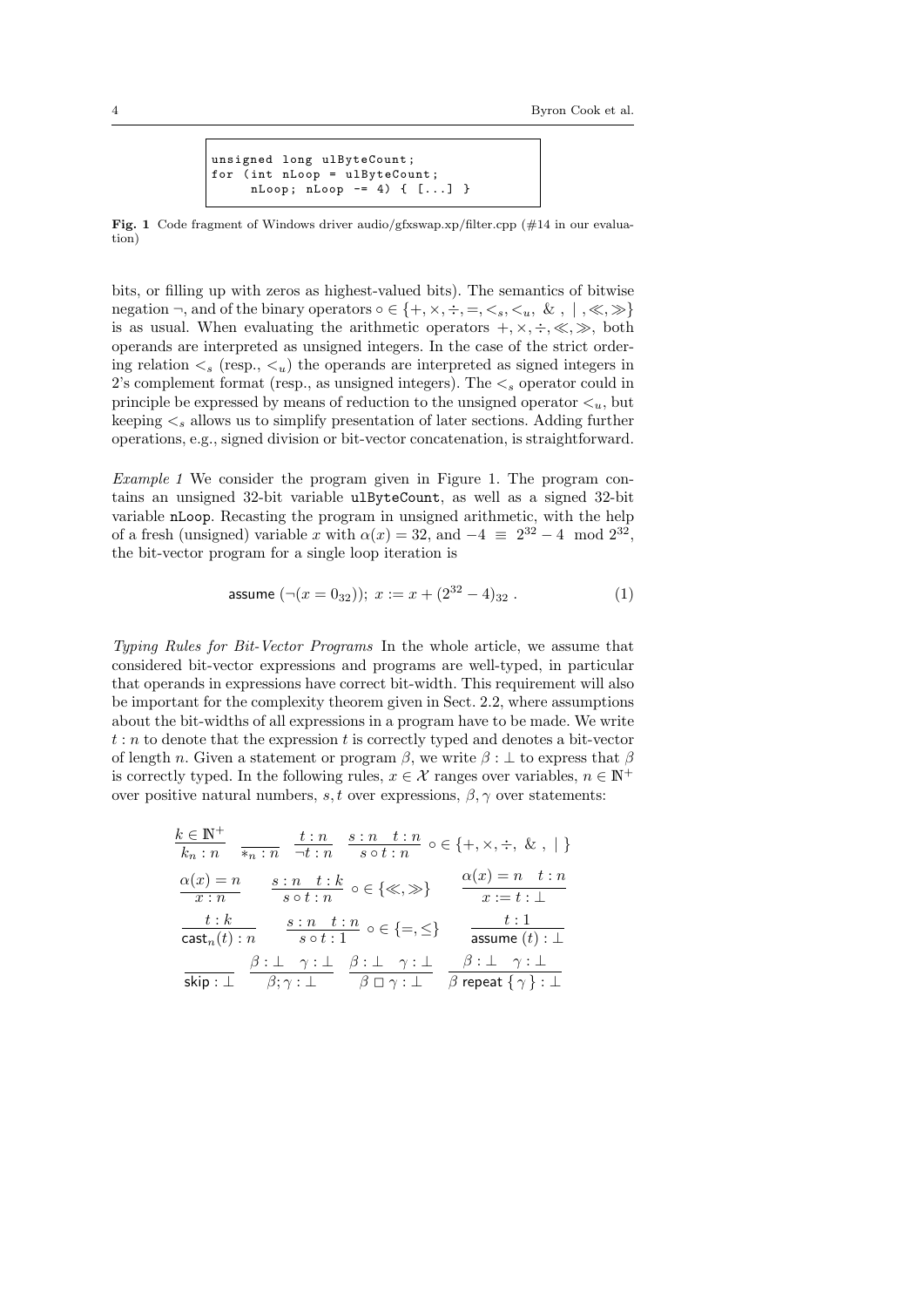Formal Semantics of Bit-Vector Programs The state space of programs defined over a (finite) set X of bit-vector variables with widths  $\alpha$  is denoted by  $\mathcal{S}$ , and consists of all mappings from  $\mathcal{X}$  to bit-vectors of the correct width:  $\mathcal{S} = \{f \in \mathcal{X} \to \mathbb{B}^+\mid f(x) \in \mathbb{B}^{\alpha(x)} \text{ for all } x \in \mathcal{X}\}\.$  The set of possible values of a well-typed expression  $t : n$ , evaluated in state  $s \in S$ , is denoted by  $val_s(t)$ and defined recursively by equations like the following:

$$
val_s(*_n) = \mathbb{B}^n
$$
  
\n
$$
val_s(x) = \{s(x)\} \subset \mathbb{B}^n
$$
  
\n
$$
val_s(0_n) = \{(0, 0, \dots, 0, 0)\} \subset \mathbb{B}^n
$$
  
\n
$$
val_s(1_n) = \{(0, 0, \dots, 0, 1)\} \subset \mathbb{B}^n
$$
  
\n
$$
\vdots
$$
  
\n
$$
val_s(t_1 \circ t_2) = \{a_1 \circ a_2 \mid a_1 \in val_s(t_1), a_2 \in val_s(t_2)\} \subseteq \mathbb{B}^n
$$

In the last equation, it is assumed that a concrete definition of every binary operation  $\circ$  on bit-vectors  $a_1, a_2 \in \mathbb{B}^n$  is available.

The transition relation induced by a well-typed statement  $\beta$  is denoted by  $R_\beta \subseteq \mathcal{S} \times \mathcal{S}$ , and is again defined recursively:

$$
R_{\text{skip}}(s, s') \equiv s = s'
$$
  
\n
$$
R_{\text{assume }(t)}(s, s') \equiv s = s' \land val_s(t) = \{1\}
$$
  
\n
$$
R_{\beta \Box \gamma}(s, s') \equiv R_{\beta}(s, s') \lor R_{\gamma}(s, s')
$$
  
\n
$$
R_{\beta; \gamma}(s, s') \equiv \exists s'' \in S. R_{\beta}(s, s'') \land R_{\gamma}(s'', s')
$$
  
\n
$$
R_{x := t}(s, s') \equiv s'(x) \in val_s(t) \land (\forall y \in \mathcal{X} \setminus \{x\}. s(y) = s'(y))
$$
  
\n
$$
R_{\beta \text{ repeat } \{\gamma\}}(s, s') \equiv \exists s'' \in S. R_{\beta}(s, s'') \land R_{\gamma}^*(s'', s')
$$

In the definitions, and everywhere in the article,  $R^*$  denotes the reflexive transitive closure of a binary relation R, and  $\equiv$  states logical equivalence of two formulae.

#### 2.2 The Termination Problem and its Complexity

Bit-vector programs do not provide any heap or recursion and therefore belong to the class of constant memory programs, which means that the memory consumption is defined upfront and does not depend on program inputs. We say that a given bit-vector program  $\beta$  repeat  $\{\gamma\}$  terminates if the transition relation  $R_{\beta \text{ repeat } \{\gamma\}}$  is well-founded, in other words, if there is no infinite sequence of states  $s_0, s_1, s_2, \ldots \in \mathcal{S}$  with  $R_\beta$  repeat  $\{\gamma\}(s_i, s_{i+1})$  for all  $i \geq 0$ .

Example 2 We assume  $\alpha(n) = 8$ . Of the following bit-vector programs, (2) terminates, while the other two programs are non-terminating:

assume 
$$
(n = 0_8)
$$
; repeat { assume  $(n <_u 250_8)$ ;  $n := n + 1_8$  } (2)

$$
\text{assume } (n=0_8); \text{ repeat } \{ \text{ assume } (n <_u 255_8); \ n := n + 2_8 \} \tag{3}
$$

$$
\textsf{skip; repeat} \{ \textsf{ assume } (n \lt u 10_8) \} \tag{4}
$$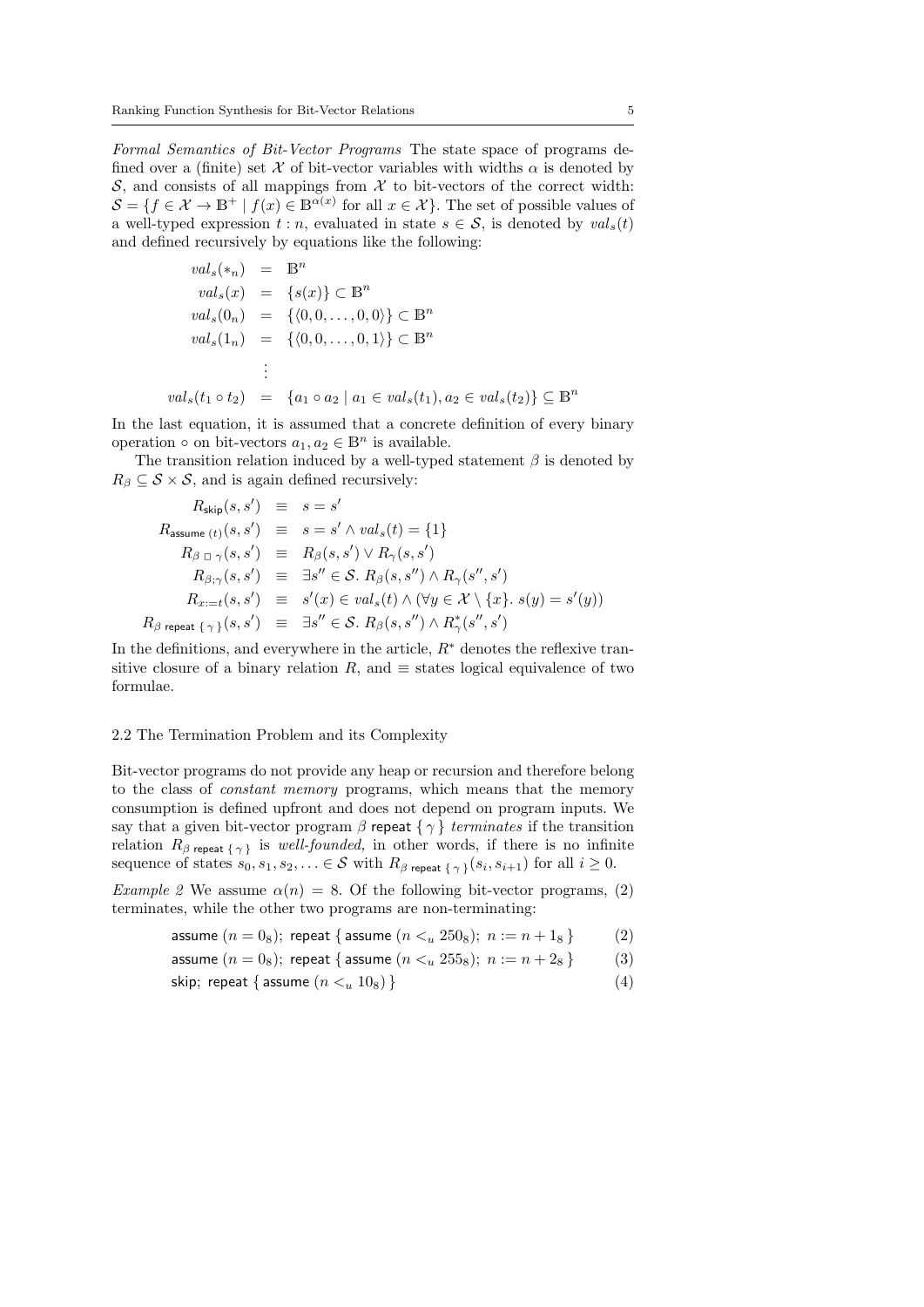Termination of bit-vector programs is decidable, more precisely, the termination problem is PSPACE-complete: polynomial memory is needed in the size of the program. For this complexity result, it is necessary to bound the size of bit-vector expressions and variables occurring in a program (also see [22]). Given any positive integer  $B$ , we assume that  $\mathcal{P}_B$  is the class of bit-vector programs in which the bit-width of all variables and expressions is at most B (as derived by the typing rules in the previous section).

**Lemma 1** For every  $B \geq 1$ , deciding termination of bit-vector programs in  $\mathcal{P}_B$  is PSPACE-complete.

Proof We first show PSPACE hardness and then membership in PSPACE.

Termination is PSPACE-hard We show that the termination problem for bitvector programs is PSPACE-hard by a polynomial reduction of the satisfiability problem of QBF-formulae (which is the canonical PSPACE-complete problem [30]). Suppose  $\phi = Q_1 x_1 \cdots Q_n x_n$ .  $\psi$  is a closed QBF-formula in prenex form, where  $Q_i \in \{ \forall, \exists \}$  and  $\psi$  is quantifier-free. We will write a program of polynomial size and memory consumption (in the size of  $\phi$ ) that terminates if and only if  $\phi$  is satisfiable. To this end, we assume that  $x_1, \ldots, x_n$  are also declared as program variables of bit-width 1, i.e.,  $\alpha(x_i) = 1$  for  $i \in \{1, \ldots, n\}$ . Furthermore, we assume that  $\psi$  is an expression of bit-width 1 in the grammar defined in Sect. 2.1, which is no restriction because the language provides the Boolean operators  $\& , | , \neg .$ 

We need further variables to check satisfiability of  $\phi$ : variables  $r_1, \ldots, r_{n+1}$ with  $\alpha(r_i) = 1$ , where each  $r_i$  will be used to store the truth value of the sub-formula  $Q_i x_i \cdots Q_n x_n$ .  $\psi$ ; variables  $state_1, \ldots, state_n$  with  $\alpha(state_i) = 2,$ <sup>1</sup> for the current assignment of each quantified variable; and finally, variables  $level_0, \ldots, level_{n+1}$  with  $\alpha(level_i) = 1$ , to store which of the quantifiers is currently being processed.

The satisfiability checker has the following form (for sake of brevity, we omit the bit-widths of literals like  $0<sub>1</sub>$ ):

$$
level_0 := 0; level_1 := 1; level_2 := 0; \cdots; level_{n+1} := 0;
$$
\n
$$
state_1 := 0; \cdots; state_n := 0;
$$
\n
$$
repeat \{ \text{assume } (level_0 \& \neg r_1)
$$
\n
$$
\Box loop_1 \Box loop_2 \Box \cdots \Box loop_n
$$
\n
$$
\Box (assume (level_{n+1}); r_{n+1} := \psi; level_{n+1} := 0; level_n := 1) \}
$$

Note that the program will not terminate if it ever enters a state such that level<sub>0</sub> &  $\neg r_1$ , since the first assume statement does not have any side-effect. In this situation,  $level_0$  records that the whole formula has been processed, and

<sup>&</sup>lt;sup>1</sup> Alternatively, pairs  $(state<sub>i</sub>, state'<sub>i</sub>)$  of variables with width  $\alpha(state<sub>i</sub>) = \alpha(state'<sub>i</sub>) = 1$ can be used.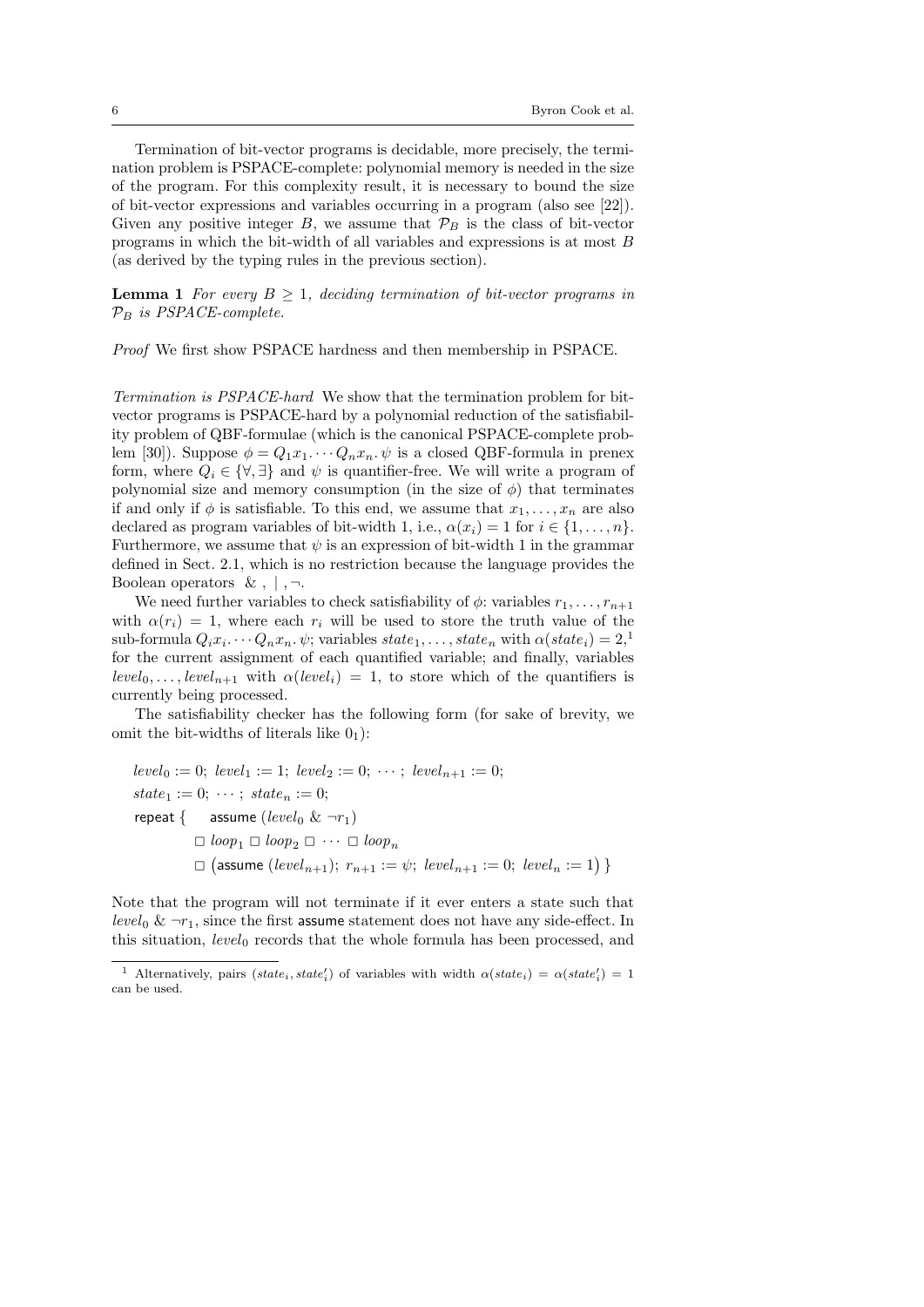$\neg r_1$  that the formula evaluated to 0. Each of the blocks  $loop_i$  is responsible for enumerating the possible values of  $x_i$  and evaluating the quantifier  $Q_i$ :

assume  $(level<sub>i</sub>)$ ;  $level<sub>i</sub> := 0$ ;

- ( (assume  $(state_i = 0); state_i := 1; level_{i+1} := 1; x_i := 0)$
- □ (assume ( $state_i = 1$ );  $state_i := 2$ ;  $level_{i+1} := 1$ ;  $r_i := r_{i+1}$ ;  $x_i := 1$ )
- □ (assume  $(state_i = 2); state_i := 0; level_{i-1} := 1; r_i := r_i \circ r_{i+1})$  )

where  $\circ = \&$  for  $Q_i = \forall$ , and  $\circ = \bot$  for  $Q_i = \exists$ .

We can observe that the size of each  $loop_i$  is constant (independent of n). The size of all loop, blocks together is therefore in  $O(n)$ , and the size of the whole satisfiability checker is in  $O(s)$ , where s is the size of the formula  $\phi$ .

Finally, it can be observed that the transformation of QBF-formulae into prenex form, as well as the generation of the satisfiability checker can be achieved in polynomial time.

Termination is in PSPACE To prove that the termination problem for bitvector programs is in PSPACE, we encode the termination problem for a program  $\alpha$  into a QBF-formula of polynomial size in the size of  $\alpha$ . Because the satisfiability of QBF-formulae is in PSPACE [30], this shows that program termination is in PSPACE as well. The construction is based on the classical proof that QBF is PSPACE-complete [30] and uses a technique called "squaring abbreviation."

We first assume that the transition relations  $R_{\beta}, R_{\gamma}$  of a bit-vector program  $\beta$  repeat  $\{\gamma\}$  are encoded as quantifier-free Boolean formulae  $\phi_{\beta}(x, x')$ and  $\phi_{\gamma}(x, x')$  (note that the encoding can be chosen such that the size of  $\phi_{\beta}(x, x')$  and  $\phi_{\gamma}(x, x')$  is polynomial in the size of  $\beta$ ,  $\gamma$ , and B). We then recursively define a predicate  $reach(a, b, n)$  with the intended semantics "the statement  $\gamma$  can reach the state b from state a in at most  $2^n$  steps." A naive recursive definition of  $reach(a, b, n)$  is:

$$
reach(a, b, 0) \equiv a = b \lor \phi_{\gamma}(a, b)
$$
  

$$
reach(a, b, n) \equiv \exists c. reach(a, c, n - 1) \land reach(c, b, n - 1)
$$

Expanding  $reach(a, b, n)$  in this way will obviously lead to a formula that is exponential in size, but that only contains existential quantifiers.

Alternatively, we can choose the definition:

$$
reach(a, b, 0) \equiv a = b \lor \phi_{\gamma}(a, b)
$$
  

$$
reach(a, b, n) \equiv \exists c. \forall a', b'. \left( \begin{matrix} a' = a \land b' = c \lor a' = c \land b' = b \\ \to reach(a', b', n - 1) \end{matrix} \right)
$$

Because there is no right-hand side with more than one occurrence of reach, this leads to a QBF-formula of a size that is polynomial in n and the size of  $\gamma$ defining  $reach(a, b, n)$ .

The predicate reach can now be used to encode termination as a QBFformula: due to the finiteness of the state space, it is sufficient to construct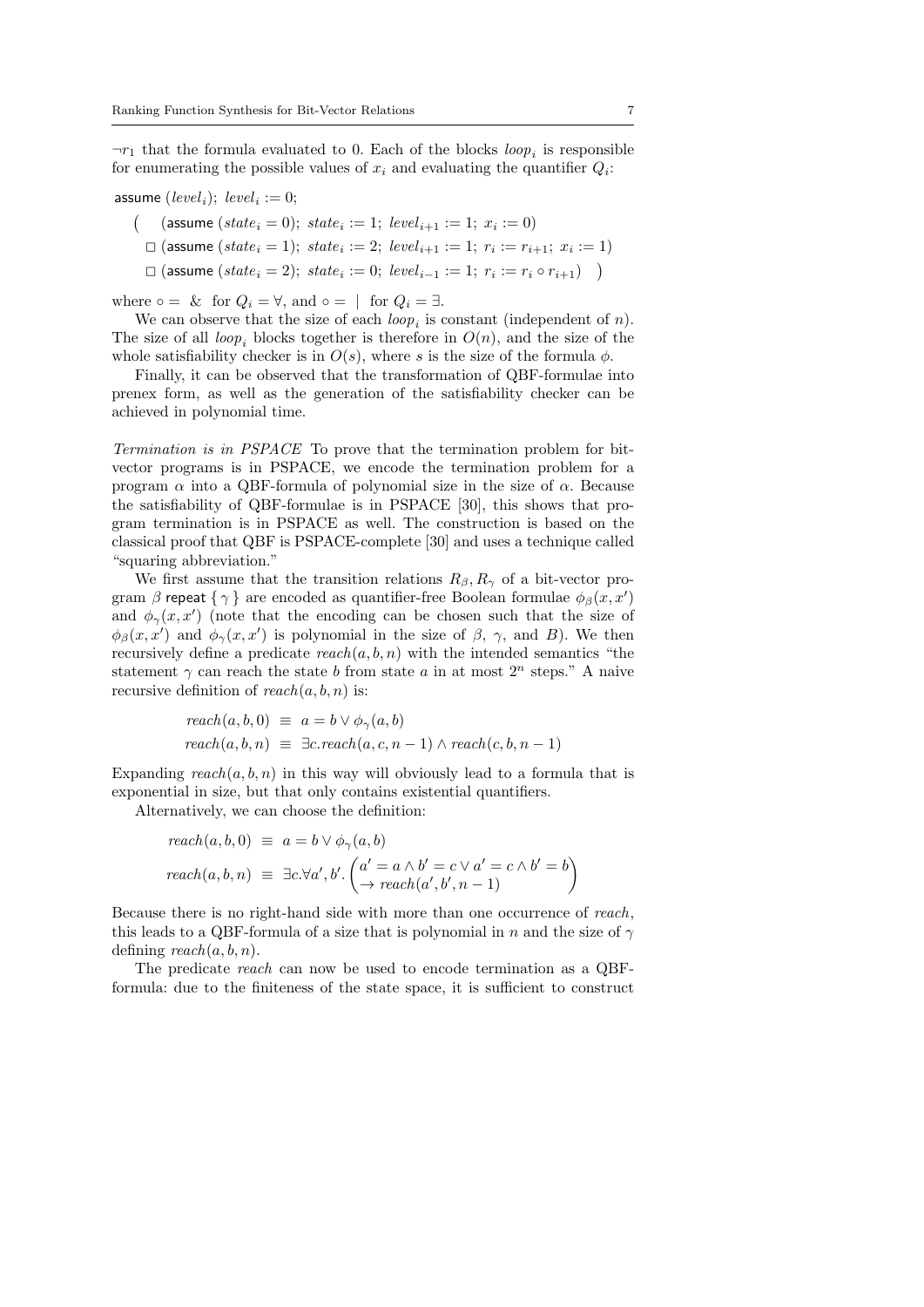a formula that states the absence of lassos in the transition graph. Assuming that the state space has  $2^n$  elements (i.e., n is the sum of the bit-widths of the variables declared in the program), this formula is:

$$
\neg \exists a, b, c, d. \ (\phi_{\beta}(a, b) \land reach(b, c, n) \land \phi_{\gamma}(c, d) \land reach(d, c, n))
$$

Altogether, the size of the formula is polynomial in n, the size of  $\beta$ ,  $\gamma$ , and B, and the formula can obviously be generated from  $\beta$ ,  $\gamma$  in polynomial time.

Note that this encoding is equivalent to expressing the termination property as a safety property (e.g., according to [6]), and subsequent application of the QBF-based Bounded Model Checking technique introduced in [20].  $\Box$ 

Practically, the most successful termination provers are based on incomplete methods that try to avoid this high complexity, by such means as the generation of specific kinds of ranking functions (like functions that are linear in program variables). The general strategy of such provers is described in the next section.

2.3 Ranking Functions and the Terminator Algorithm

**Definition 1 (Ranking function)** Suppose  $(D, \prec)$  is a well-founded, strictly partially ordered set, and  $R \subseteq U \times U$  is a relation over a non-empty set U. A ranking function for  $R$  is a function  $m:U\to D$  such that:

for all  $a, b \in U : R(a, b)$  implies  $m(b) \prec m(a)$ .

Of particular interest in the context of this article is the well-founded domain of natural numbers  $(N, <)$ . In general, we can directly conclude:

**Lemma 2** If there exists a ranking function m for the transition relation  $R_\beta$ of a program  $\beta$ , then  $\beta$  terminates.

*Proof* Suppose  $\beta$  does not terminate, which means that there is an infinite sequence of states  $s_0, s_1, s_2, \ldots \in \mathcal{S}$  such that  $R_\beta(s_i, s_{i+1})$  for all  $i \geq 0$ . By Def. 1, this implies that  $m(s_{i+1}) \prec m(s_i)$  for all  $i > 0$ , contradicting the assumption that  $(D, \prec)$  is a well-founded domain.

Program termination can therefore be shown with the help of ranking functions. By the disjunctive well-foundedness theorem [25], this is simplified to the problem of finding a ranking function for every cycle through a program  $\beta$ . The ranking functions  $m_1, m_2, \ldots, m_n$  found for n cyclic paths are used to construct a global, disjunctive ranking relation

$$
M(a, b) = \bigvee_{i=1}^{n} m_i(b) \prec m_i(a) . \tag{5}
$$

Although M is in general not a well-founded relation, it can be shown that the existence of M nevertheless implies the termination of  $\beta$  [25].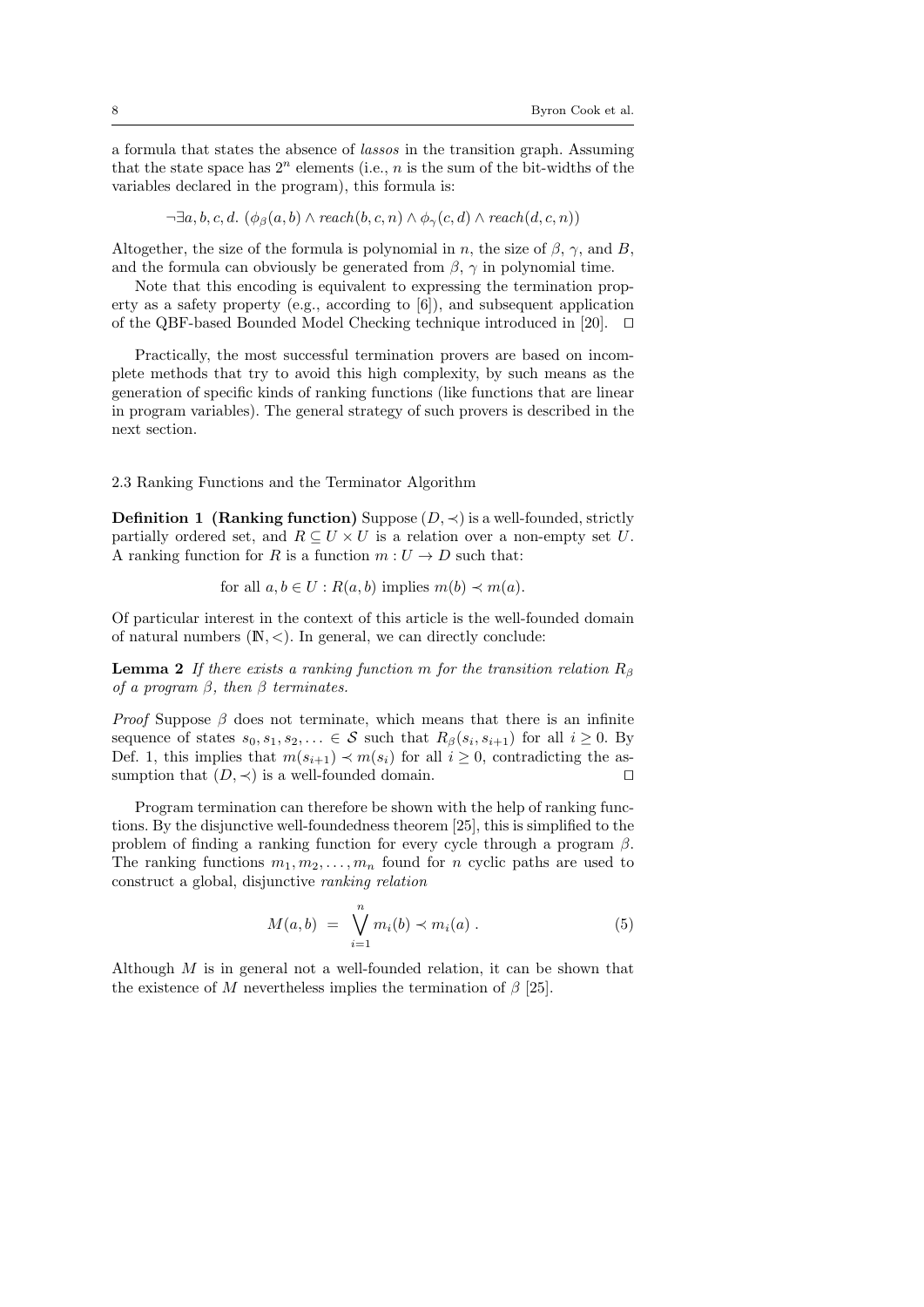```
unsigned char i;
while (i !=0)
 i = i \& (i-1);
```
Fig. 2 Code fragment of Windows driver kernel/agplib/init.c (#40 in our evaluation)

One technique that puts this theorem to use is the Terminator Algorithm [12, 13]. In this approach, termination of a program is first expressed as a safety property [6], initially assuming that no control state of the program is visited repeatedly. Consequently, a software model checker is applied to obtain a counterexample, i.e., an example of a recurring control state. This counterexample consists of a stem  $\beta$  leading to a cycle  $\gamma$  in the control flow graph of the program. What follows is an analysis solely concerned with the program  $\beta$  repeat  $\{\gamma\}$  consisting of the stem and the cycle, which is why we may safely restrict ourselves to single-loop programs here. For further details, consult [6].

The next step in the procedure is to synthesise a ranking function for  $\gamma$ , which can be seen as a straight-line program, i.e., a program without loops or choices. If a ranking function  $m_{\gamma}$  can be found for the transition relation  $R_{\gamma}$ , the original safety property is weakened to only search for recurring control states with the property that  $m_{\gamma}(s') \nless m_{\gamma}(s)$  for the full program states s, s', and the process starts over. This means that, incrementally, a disjunctive ranking relation (5) is constructed. If no further cycles are found, termination of the program is proven.

### 2.4 Arithmetic Intricacies in Termination Analysis

We discuss three examples extracted from Windows device drivers that illustrate the difficulty of termination checking for low-level code, in this case in ANSI-C. These examples will be revisited in later sections to illustrate our methods.

The first example (Figure 2) contains a while loop that iterates as long as bits are set in the variable i (this method to clear bits in an integer number goes back to [31]). To find a ranking function for this example, it is necessary to take the semantics of the bit-wise AND operator & into account, which is not easy to achieve in arithmetic-based ranking function synthesis tools (see Sect. 3.1). A possible ranking function is the linear function  $m(i) = i$ , because the result of i & (i-1) is always in the range  $[0, i - 1]$ : the value of  $m(i)$  decreases with every iteration, but it cannot decrease indefinitely as it is bounded from below  $(i > 0)$ .

The second program (Figure 1) is non-terminating, because the variable nLoop might be initialised with a value that is not a multiple of four, so that the loop condition is never falsified. For a correct analysis, it is necessary to know that integer underflows do not change the remainder modulo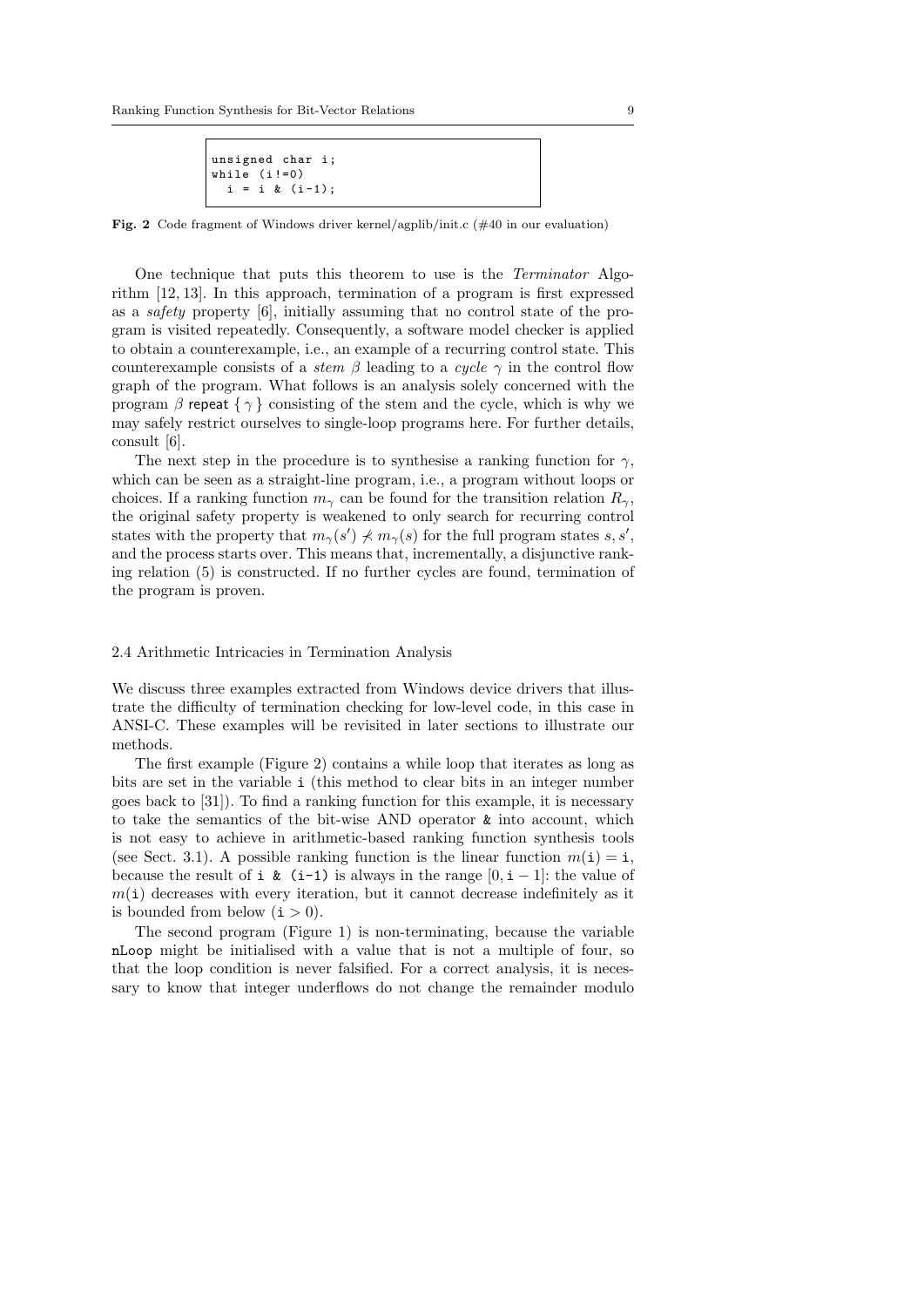```
unsigned char Index ;
unsigned int Head, i;
assume (Index != ((Head - 1) & 31));
 = Head;
while (i!=Index)
  i = (i+1) & 31;
```
Fig. 3 Code fragment of the driver audio/ac97/wavepcistream2.cpp (#5 in our evaluation)

four. Ignoring overflows, but given the information that the variable nLoop is in the range  $[-2^{31}, 2^{31} - 1]$  and is decremented in every iteration, a ranking function synthesis tool might incorrectly produce the ranking function  $m(nLoop, u1ByteCount) = nLoop.$ 

Figure 3 contains another example of potentially non-terminating bit-vector code. This code does not terminate when  $Index > 31$ , because some of the upper bits of Index are set, but can never be set in i.

# 3 Synthesis of Ranking Functions by Linear Programming

#### 3.1 Preliminaries

The ranking function synthesis method underlying termination provers like Terminator [13] or ARMC [26] was developed by Podelski and Rybalchenko [24]. In their setting, ranking functions are generated for transition relations of the form  $R \subseteq \mathbb{Q}^n \times \mathbb{Q}^n$  which are described by a system of linear inequalities, i.e.,

$$
R(x, x') \equiv Ax + A'x' \le b \qquad (A, A' \in \mathbb{Q}^{k \times n}, b \in \mathbb{Q}^k) ,
$$

where  $x, x' \in \mathbb{Q}^n$  range over vectors of rationals. Bit-vector relations have to be encoded into such systems, which usually involves an over-approximation of program behaviour. The derived ranking functions are linear and have the codomain  $D = \{z \in \mathbb{Q} \mid z \geq 0\}$ , which is ordered by  $y \prec z \equiv y + \delta \leq z$  for some fixed rational  $\delta > 0$ . Ranking functions  $m: \mathbb{Q}^n \to D$  are represented as  $m(x) = rx + c$ , with  $r \in \mathbb{Q}^n$  a row vector and  $c \in \mathbb{Q}$ . Such a function m is a ranking function with the domain  $(D, \prec)$  if and only if

$$
\forall x, x' \in \mathbb{Q}^n \ . \ R(x, x') \text{ implies } rx + c \ge 0 \land rx' + c \ge 0 \land rx' + \delta \le rx \ . \tag{6}
$$

Coefficients  $r$  and  $c$  for which this implication is satisfied can be constructed with the help of conditions provided by Farkas' lemma, of which the 'affine' form given in [29] is appropriate:

Lemma 3 (Farkas' lemma) Suppose  $A \in \mathbb{Q}^{n \times k}$  is a matrix,  $b \in \mathbb{Q}^n$  a vector such that the system  $Ax \leq b$  of inequalities is satisfiable,  $c \in \mathbb{Q}^k$  is a (row) vector, and  $\delta \in \mathbb{Q}$  is a rational. Then

$$
\{x \in \mathbb{Q}^k : Ax \le b\} \subseteq \{x \in \mathbb{Q}^k : cx \le \delta\}
$$
 (7)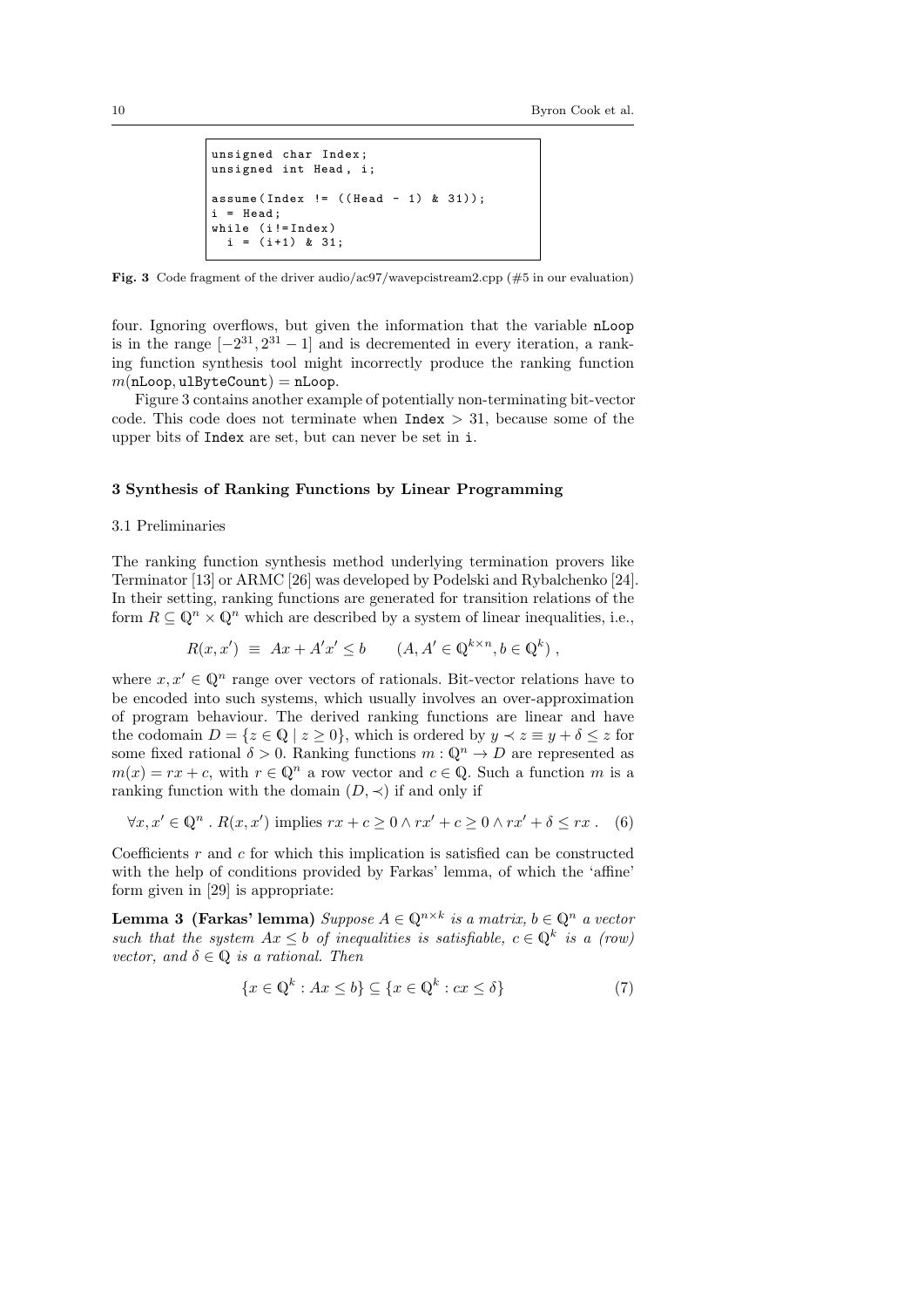if and only if there is a non-negative (row) vector  $\gamma \in \mathbb{Q}^n$  such that  $\gamma A = c$ and  $\gamma b < \delta$ .

Using this lemma, a necessary and sufficient criterion for the existence of linear ranking functions can be formulated as follows. (For details regarding the connection between the coefficients in the ranking functions and Farkas' lemma we refer the reader to the proof by Podelski and Rybalchenko [24, Theorem 2], as well as to the proof of Lem. 5 below.)

Theorem 1 (Existence of linear ranking functions [24]) Suppose that  $A, A' \in \mathbb{Q}^{n \times k}$  are matrices,  $b \in \mathbb{Q}^n$  is a vector, and  $R(x, x') \equiv Ax + A'x' \leq b$ is a non-empty transition relation. The relation R has a linear ranking function  $m(x) = rx + c$  iff there are non-negative (row) vectors  $\lambda_1, \lambda_2 \in \mathbb{Q}^n$  such that:

$$
\lambda_1 A' = 0
$$
,  $(\lambda_1 - \lambda_2)A = 0$ ,  $\lambda_2(A + A') = 0$ ,  $\lambda_2 b < 0$ .

In this case, m can be chosen as  $\lambda_2 A'x + (\lambda_1 - \lambda_2)b$ .

This criterion for the existence of linear ranking functions is necessary and sufficient for linear inequalities on the rationals, but only sufficient over the integers or bit-vectors. There exist relations  $R(x, x') \equiv Ax + A'x' \leq b$ , with  $x, x' \in \mathbb{Z}^k$  ranging over integers, for which linear ranking functions exist, but the criterion in Theorem 1 fails. An example for this situation is:

$$
R(x, x') \equiv 0 \le x \le 4 \land 9 \le 10x' - 2x \le 11.
$$

Restricting x and x' to the integers, this is equivalent to  $x = 0 \wedge x' = 1$  and can be ranked by  $m(x) = -x + 1$ . Over the rationals, the program defined by the inequalities does not terminate, which implies that no ranking function exists and the criterion of Theorem 1 fails. A non-terminating sequence  $x_0, x_1, x_2, \ldots$ of program states is, for instance, defined by the recurrence equations  $x_0 = 0$ and  $x_{i+1} = x_i + 0.2^i$ . Since  $R(1.25, 1.25)$ , an even simpler counterexample to termination is the sequence 0.0, 1.1, 1.25, 1.25, 1.25, . . .

# 3.2 Bit-Vector Ranking Functions through Integer Linear Programming

To extend the approach from Sect. 3.1 and fully support bit-vector programs, we first generalise Theorem 1 to disjunctions of systems of inequalities over the integers. We then define an algorithm to synthesise linear ranking functions for programs defined in Presburger arithmetic, which subsumes bit-vector programs.

#### 3.2.1 Linear Ranking Functions over the Integers

The previous section considered transition relations expressed as conjunctions of inequalities, which can only describe *convex* relations (i.e.,  $R(x, x')$  and  $R(y, y')$  together imply  $R(\lambda x + (1 - \lambda)y, \lambda x' + (1 - \lambda)y')$  for every  $\lambda \in [0, 1]$ . Convexity is often violated by bit-vector operations, for instance by operations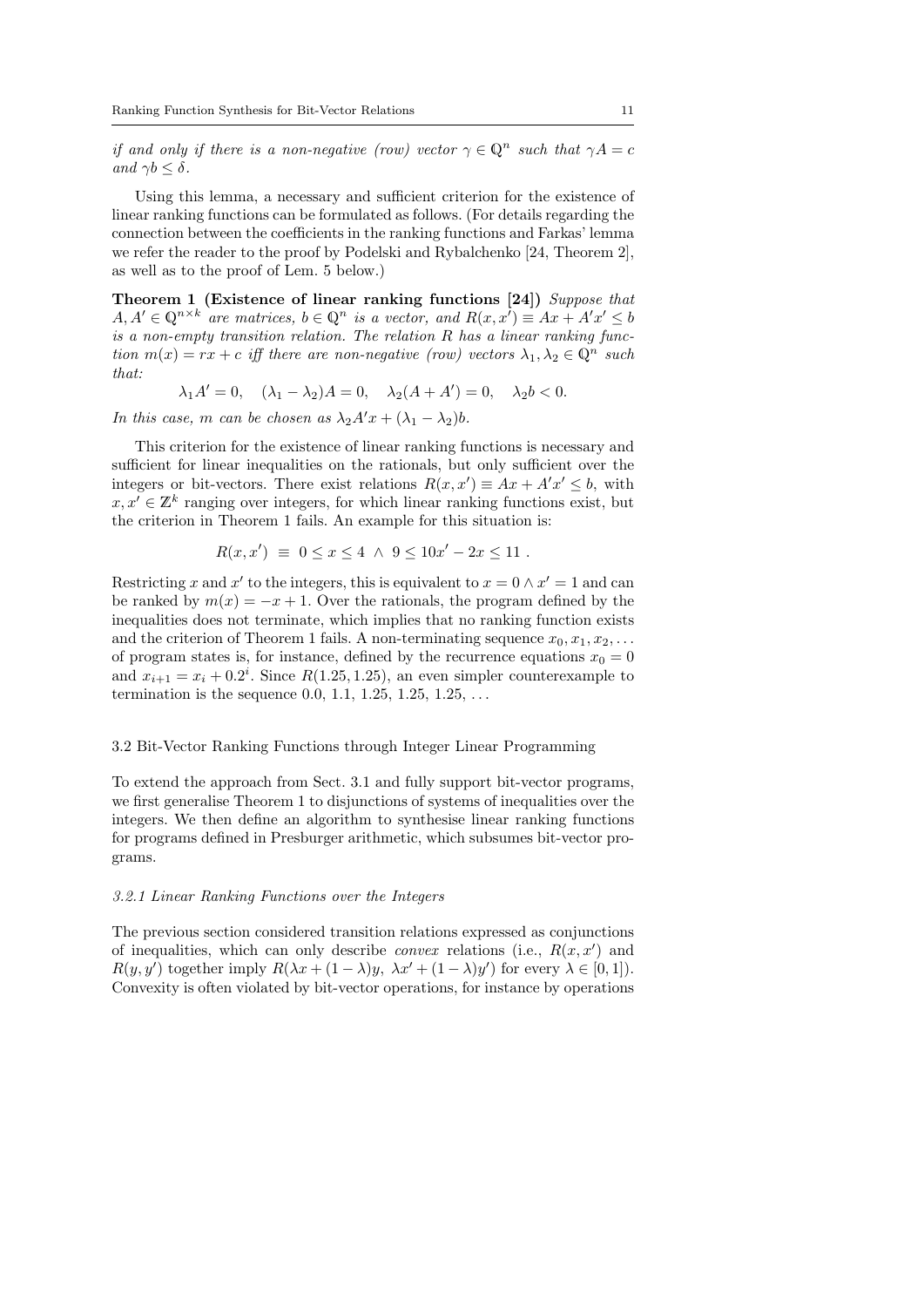that exhibit overflow/wrap-around behaviour. For instance, over the domain  $\{0, 1, 2, 3\}$  (calculating modulo  $2^2$ ) we have  $1_2 + 1_2 = 2_2$  and  $3_2 + 3_2 = 2_2$ , but  $2<sub>2</sub> + 2<sub>2</sub> = 0<sub>2</sub>$ . Non-convex operations can naturally be encoded with the help of disjunctive constraints, which means that we have to consider transition relations of the form

$$
R(x, x') \equiv \bigvee_{i=1}^{l} A_i x + A'_i x' \le b_i , \qquad (8)
$$

where  $l \in \mathbb{N}$ ,  $A_i, A'_i \in \mathbb{Z}^{n \times k}$ ,  $b_i \in \mathbb{Z}^n$ , and  $x, x' \in \mathbb{Z}^k$  range over integer vectors. Linear ranking functions for such relations can be constructed by solving an implication like (6) for each disjunct of the relation, as shown below.

Both Podelski and Rybalchenko's method [24] and the method described in this section rely on Farkas' lemma. In the world of integers and bit-vectors, however, only one of the implications stated in the lemma holds: if  $x$  in (7) ranges over the integers, implied inequalities can in general not be represented as non-negative linear combinations. Farkas' lemma still works, however, in the special case of *integral* systems of inequalities. A system  $Ax \leq b$  is called integral if the polyhedron  $\{x \in \mathbb{Q}^k \mid Ax \leq b\}$  coincides with its integral hull (the convex hull of the integer points contained in it).<sup>2</sup> For our purposes, we therefore need the following, slightly modified version of Farkas' lemma:

Lemma 4 (Integral version of Farkas' lemma)  $Suppose A \in \mathbb{Q}^{n \times k}$  is a matrix,  $b \in \mathbb{Q}^n$  a vector such that the system  $Ax \leq b$  of inequalities is satisfiable and integral,  $c \in \mathbb{Q}^k$  is a (row) vector, and  $\delta \in \mathbb{Q}$  is a rational. Then

$$
\{x \in \mathbb{Z}^k : Ax \le b\} \subseteq \{x \in \mathbb{Z}^k : cx \le \delta\}
$$
\n<sup>(9)</sup>

if and only if there is a non-negative (row) vector  $\gamma \in \mathbb{Q}^n$  such that  $\gamma A = c$ and  $\gamma b \leq \delta$ .

The difference between Lem. 4 and the rational Farkas' lemma (Lem. 3) is the assumption that  $Ax \leq b$  is integral, and the use of  $\mathbb Z$  instead of Q in (9).

Proof We show that (7) if and only if (9) in the case of an integral system  $Ax \leq b$ . The conjecture then follows by Lem. 3.

 $(7) \Rightarrow (9)$ : holds because of  $\mathbb{Z} \subset \mathbb{Q}$ .

 $(9) \Rightarrow (7)$ : suppose (9) holds. This implies that the convex hull of the set  $\{x \in \mathbb{Z}^k : Ax \leq b\}$  is contained in the half-space  $\{x \in \mathbb{Q}^k : cx \leq \delta\}$ . The convex hull of  $\{x \in \mathbb{Z}^k : Ax \leq b\}$  is the same as the integral hull of  $\{x \in \mathbb{Q}^k : Ax \leq b\}$ , which coincides with  $\{x \in \mathbb{Q}^k : Ax \leq b\}$  because  $Ax \leq b$  is integral. This implies  $(7)$ .

<sup>2</sup> This deviates from the terminology in [29], where integrality is attributed to polyhedra, and not to systems of inequalities. We choose to speak of integral systems of inequalities for sake of brevity.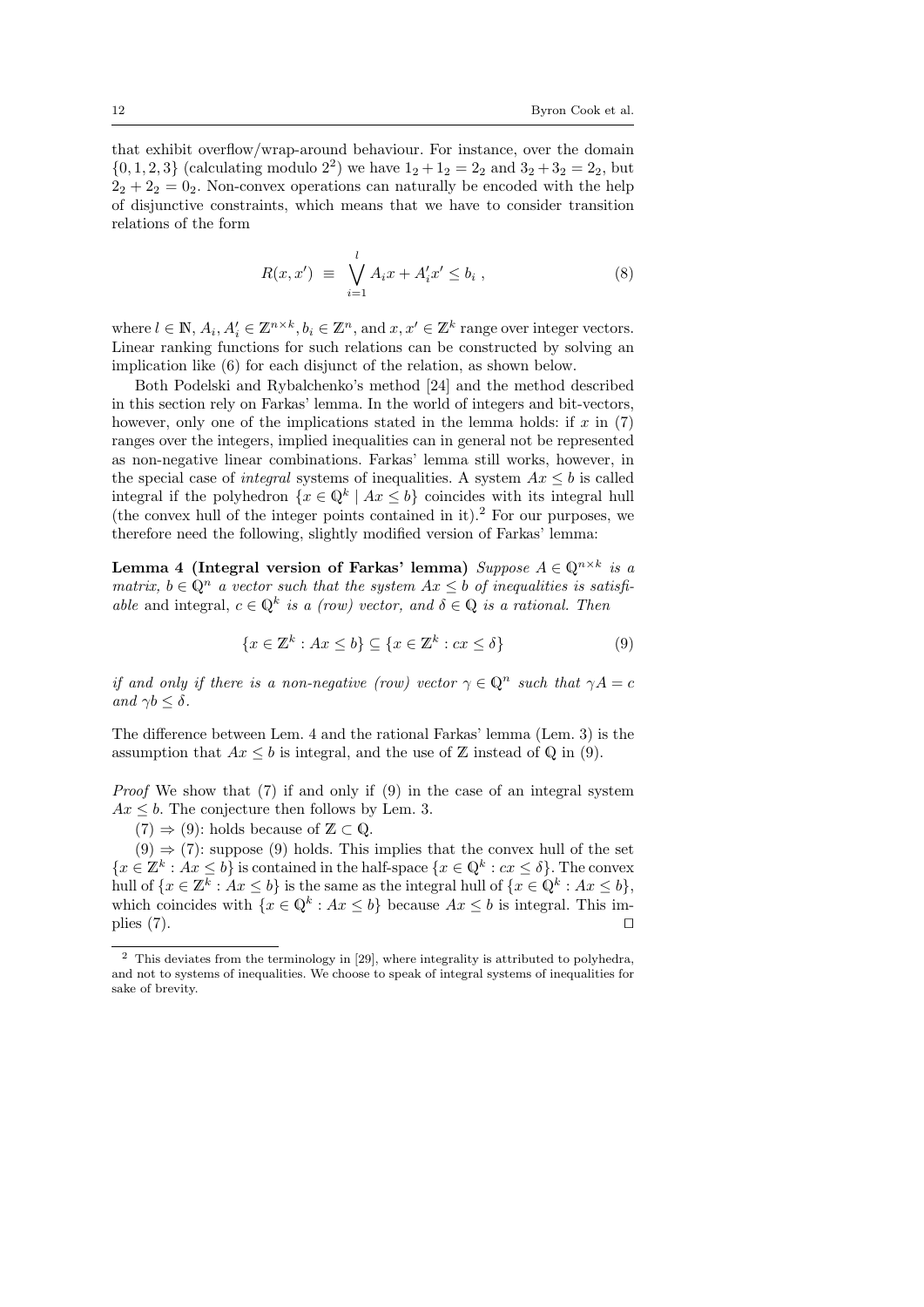Every system of inequalities can be transformed into an integral system with the same integer solutions, although this might increase the size of the system exponentially [29]. One approach to transform an arbitrary system  $Ax \leq b$ of inequalities into an integral system with the same integer solutions is as follows: first, we derive an equivalent *total dual integral* system  $A'x \leq b'$  from  $Ax \leq b$  such that  $A' \in \mathbb{Z}^{n' \times k}$ . A system  $A'x \leq b'$  is total dual integral if the duality equation

$$
\max \{cx : A'x \le b'\} = \min \{yb : y \ge 0, yA' = c\}
$$

has an integral optimum solution  $y$  for each integral vector  $c$  for which the minimum is finite [29].  $A'x \leq b'$  can then be strengthened to  $A'x \leq b'$ ] without losing integer solutions. The resulting system  $A'x \leq \lfloor b' \rfloor$  can again be transformed to a total dual integral system, and strengthened, etc. By iterating this refinement loop, in at most exponentially many steps an integral system of inequalities is derived (this follows from Theorem 17.4 in [29]).

We are now in the position to give a criterion for the existence of ranking functions for disjunctive linear systems over integers:

**Lemma 5** Suppose  $l \in \mathbb{N}$ , and suppose that for each  $i \in \{1, ..., l\}$  a pair of matrices  $A_i, A'_i \in \mathbb{Q}^{n_i \times k}$  and a vector  $b_i \in \mathbb{Q}^{n_i}$  are given such that the system  $A_ix + A'_ix' \leq b_i$  is satisfiable and integral. The disjunctive transition relation

$$
R(x, x') \equiv \bigvee_{i=1}^{l} A_i x + A'_i x' \le b_i
$$

has a linear ranking function  $m(x) = rx + c$  if and only if there are nonnegative (row) vectors  $\lambda_1^i, \lambda_2^i \in \mathbb{Q}^n$  for  $i \in \{1, \ldots, l\}$  such that

$$
\lambda_1^i A_i' = 0, \quad \lambda_2^i (A_i + A_i') = 0, \quad \lambda_2^i b_i < 0, \quad (\lambda_1^i - \lambda_2^i) A_i = 0, \quad \lambda_2^i A_i' = r.
$$
\n(10)

*Proof*  $\Rightarrow$ : Assume the relation  $R(x, x')$  has a ranking function  $m(x) = rx + c$ . Arguing as in the proof [24, Theorem 2], this means that for some  $\delta > 0$  and all  $i \in \{1, \ldots, l\}$  we have:

for all 
$$
x, x' \in \mathbb{Z}^k : A_i x + A'_i x' \le b_i
$$
 implies  
\n
$$
rx + c \ge 0 \land rx' + c \ge 0 \land rx' + \delta \le rx \quad (11)
$$

By Lem. 4, this implies that there are non-negative vectors  $\lambda_1^i, \lambda_2^i \in \mathbb{Q}^n$  such that for  $i \in \{1, \ldots, l\}$ :

$$
\lambda_1^i A_i = -r, \qquad \lambda_1^i A_i' = 0, \qquad \lambda_1^i b_i \le c, \n\lambda_2^i A_i = -r, \qquad \lambda_2^i A_i' = r, \qquad \lambda_2^i b_i \le -\delta
$$

It is now easy to see that (10) is implied by these equations and inequalities.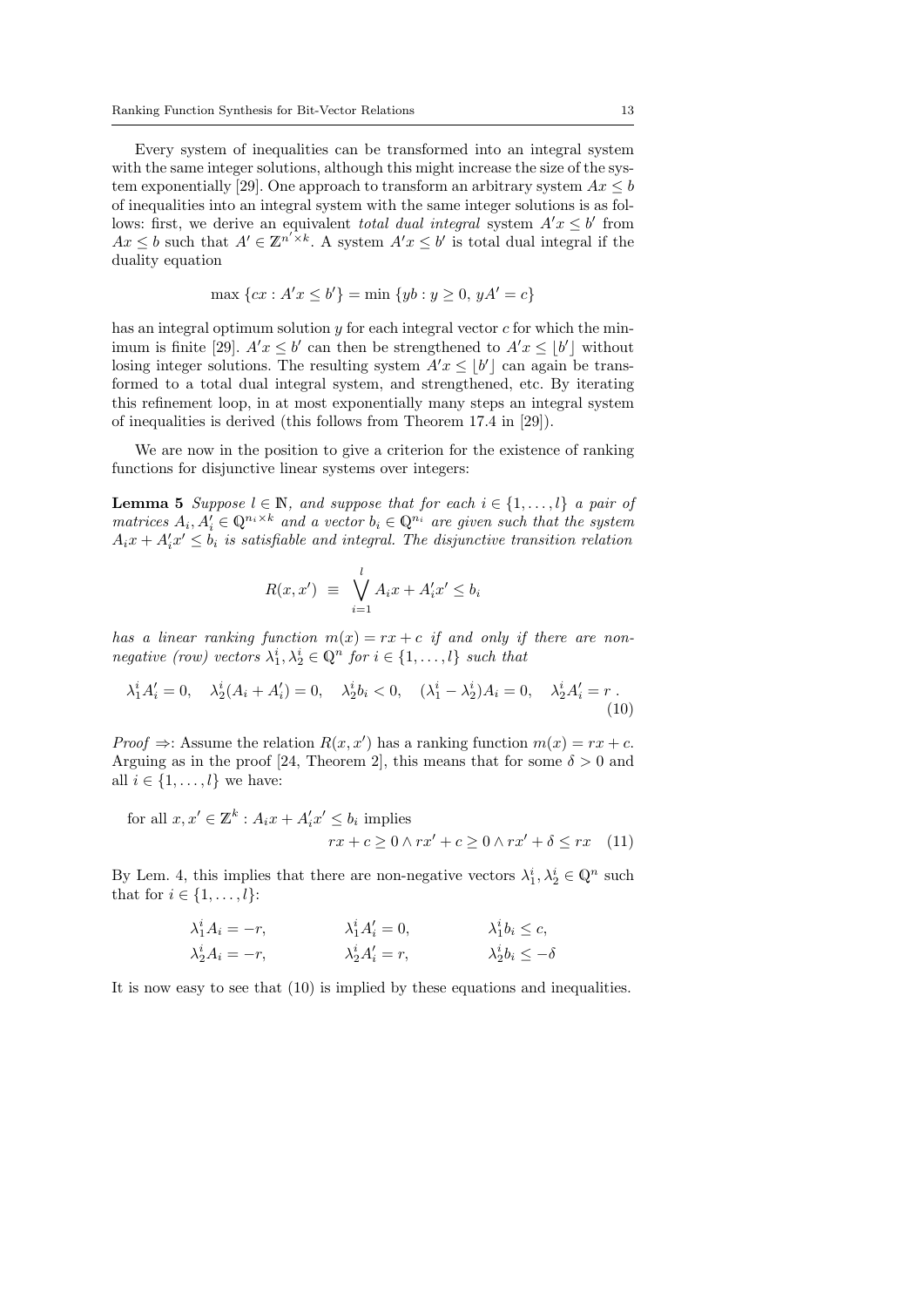$\Leftarrow$ : Assume (10) holds for non-negative vectors  $\lambda_1^i, \lambda_2^i$  ∈  $\mathbb{Q}^n$  for  $i \in \{1, ..., l\}$ . By Theorem 1, for each  $i \in \{1, ..., l\}$  the disjunct  $A_i x + A'_i x' \leq b_i$  has a linear ranking function of the form  $m_i(x) = r_i x + c_i$ . Due to the last equation in (10), we have  $r_i = r$  for all  $i \in \{1, \ldots, l\}$ , which implies that

$$
m(x) = rx + \min\{c_i : i \in \{1, ..., l\}\}\
$$

is a ranking function for  $R(x, x')$ . ).  $\qquad \qquad \Box$ 

# 3.2.2 Ranking Functions for Presburger Arithmetic

Presburger arithmetic (PA) is the first-order theory of integer arithmetic without multiplication [27]. We describe a complete procedure to generate linear ranking functions for PA-defined transition relations by reduction to Lem. 5. Assuming that a polynomial method is used to solve (10), and that a transition relation is defined by a quantifier-free Presburger formula, the complexity of our procedure is singly exponential.

Suppose a transition relation  $R(x, x')$  is defined by a Presburger formula. Because PA admits quantifier elimination [27], it can be assumed that  $R(x, x')$ is a quantifier-free Boolean combination of equations, inequalities, and divisibility constraints  $\epsilon \mid (cx + dx' + e)$ . Divisibility constraints are introduced during quantifier elimination and state that the value of the term  $cx + dx' + e$ (with  $c, d \in \mathbb{Z}^n, e \in \mathbb{Z}$ ) is a multiple of the positive natural number  $\epsilon \in \mathbb{N}^+$ .

In order to apply Lem. 5, we eliminate divisibility constraints from  $R(x, x')$ as explained in detail below. This is possible by introducing auxiliary program variables y, y': we will transform  $R(x, x')$  to a formula  $R'(x, y, x', y')$  without divisibility constraints, such that  $\exists y, y'. R'(x, y, x', y') \equiv R(x, x')$ . The transformation increases the size of the PA formula only polynomially.

By rewriting to disjunctive normal form, replacing equations  $s = t$  with inequalities  $s \le t \wedge t \le s$ , the relation  $R'(x, y, x', y')$  can be stated as in (8):

$$
R'(x, y, x', y') \equiv \bigvee_{i=1}^{l} A_i \binom{x}{y} + A'_i \binom{x'}{y'} \le b_i
$$

We can then apply Lem. 5 to R' to derive a linear ranking function  $m'(x, y)$ . To ensure that no auxiliary variables y occur in  $m'(x, y)$  (i.e.,  $m'(x, y) = m(x)$ ), equations can be added to (10) that constrain the corresponding entries of the vector  $r$  to zero.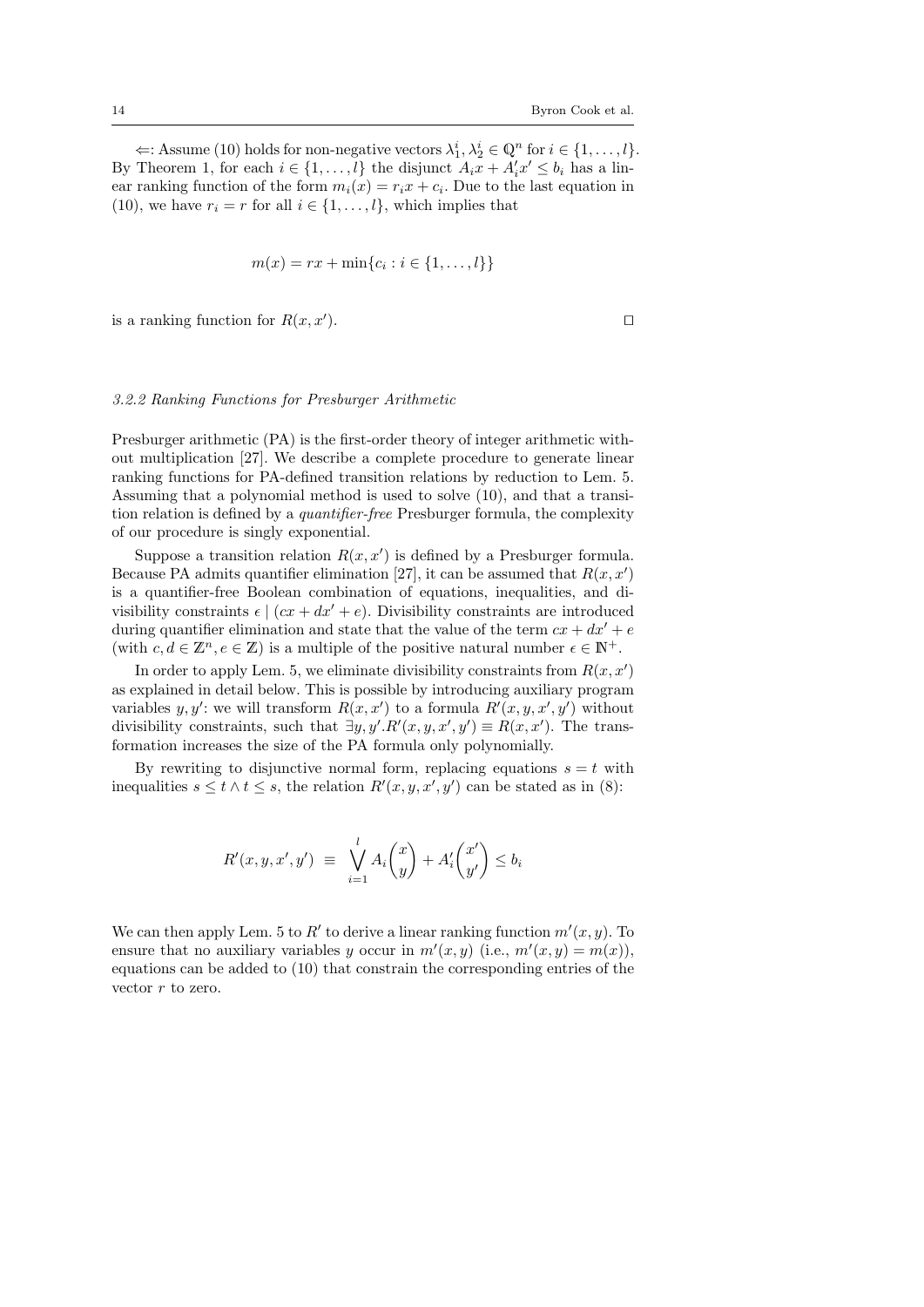Replacing Divisibility Constraints by Disjunctions of Equations The transformation from  $R(x, x')$  to  $R'(x, y, x', y')$  uses the following equivalences:

$$
\epsilon \mid (cx + dx' + e)
$$
  
\n
$$
\equiv \epsilon \mid \left( cx - \epsilon \left\lfloor \frac{cx}{\epsilon} \right\rfloor + dx' - \epsilon \left\lfloor \frac{dx'}{\epsilon} \right\rfloor + e \right)
$$
\n(12)

$$
\equiv \bigvee_{\substack{i \in \mathbb{Z} \\ 0 \le i \cdot \epsilon - e < 2\epsilon}} i \cdot \epsilon - e = cx - \epsilon \left\lfloor \frac{cx}{\epsilon} \right\rfloor + dx' - \epsilon \left\lfloor \frac{dx'}{\epsilon} \right\rfloor \tag{13}
$$

$$
\equiv \exists y_c, y'_d. \begin{pmatrix} 0 \le cx - \epsilon y_c < \epsilon \wedge 0 \le dx' - \epsilon y'_d < \epsilon \\ \wedge (\bigvee_{0 \le i \cdot \epsilon - e < 2\epsilon} i \cdot \epsilon - e = cx - \epsilon y_c + dx' - \epsilon y'_d) \end{pmatrix} \tag{14}
$$

Equivalence (12) holds because divisibility is not affected by subtracting multiples of  $\epsilon$  on the right-hand side, while (13) expresses that the value of the term  $cx - \epsilon \left[\frac{cx}{\epsilon}\right] + dx' - \epsilon \left[\frac{dx'}{\epsilon}\right]$  lies in the right-open interval  $[0, 2\epsilon)$ . Therefore, the divisibility constraints of (12) are equivalent to a disjunction of exactly two equations. Finally, the integer division expressions  $\lfloor \frac{cx}{\epsilon} \rfloor$  can equivalently be expressed using existential quantifiers in (14).

To avoid the introduction of quantifiers, the quantified variables  $y_c, y_d'$  can be treated as program variables. Whenever a constraint  $\epsilon \mid (cx + dx' + e)$  occurs in  $R(x, x')$ , we introduce new pre-state variables  $y_c, y_d$  and post-state variables  $y'_c, y'_d$  that are defined by adding conjuncts to  $R(x, x')$ :

$$
R'(x, y_c, y_d, x', y'_c, y'_d) \equiv R(x, x') \land 0 \le cx - \epsilon y_c < \epsilon \land 0 \le dx - \epsilon y_d < \epsilon
$$
  
 
$$
\land 0 \le cx' - \epsilon y'_c < \epsilon \land 0 \le dx' - \epsilon y'_d < \epsilon
$$

In  $R'(x, y_c, y_d, x', y_c', y_d')$ , the constraint  $\epsilon \mid (cx + dx' + e)$  can then be replaced with a disjunction  $\bigvee_{0 \leq i \cdot \epsilon - e < 2\epsilon} i \cdot \epsilon - e = cx - \epsilon y_c + dx' - \epsilon y_d'$  as in (14); this is possible regardless of whether  $\epsilon \mid (cx + dx' + e)$  occurs in a positive or negative position (i.e., underneath negations). Iterating this procedure eventually leads to a transition relation  $R'(x, y, x', y')$  without divisibility constraints, such that  $\exists y, y'. R'(x, y, x', y') \equiv R(x, x').$ 

Lemma 6 The procedure described above decides the existence of linear ranking functions for transition relations  $R(x, x')$  defined in quantifier-free PA in deterministic (singly) exponential time.

*Proof* When eliminating equations and divisibility constraints in  $R$  by means of auxiliary variables, we first derive a transition relation  $R'(x, y, x', y')$  that is at most polynomially bigger than  $R(x, x')$ . Rewriting to disjunctive normal form yields at most exponentially many disjuncts, each of which has size polynomial in the size of  $R(x, x')$ :

$$
R'(x, y, x', y') \equiv \bigvee_{i=1}^{l} A_i \binom{x}{y} + A'_i \binom{x'}{y'} \le b_i
$$
  

$$
\exists y, y'. R'(x, y, x', y') \equiv R(x, x')
$$
 (15)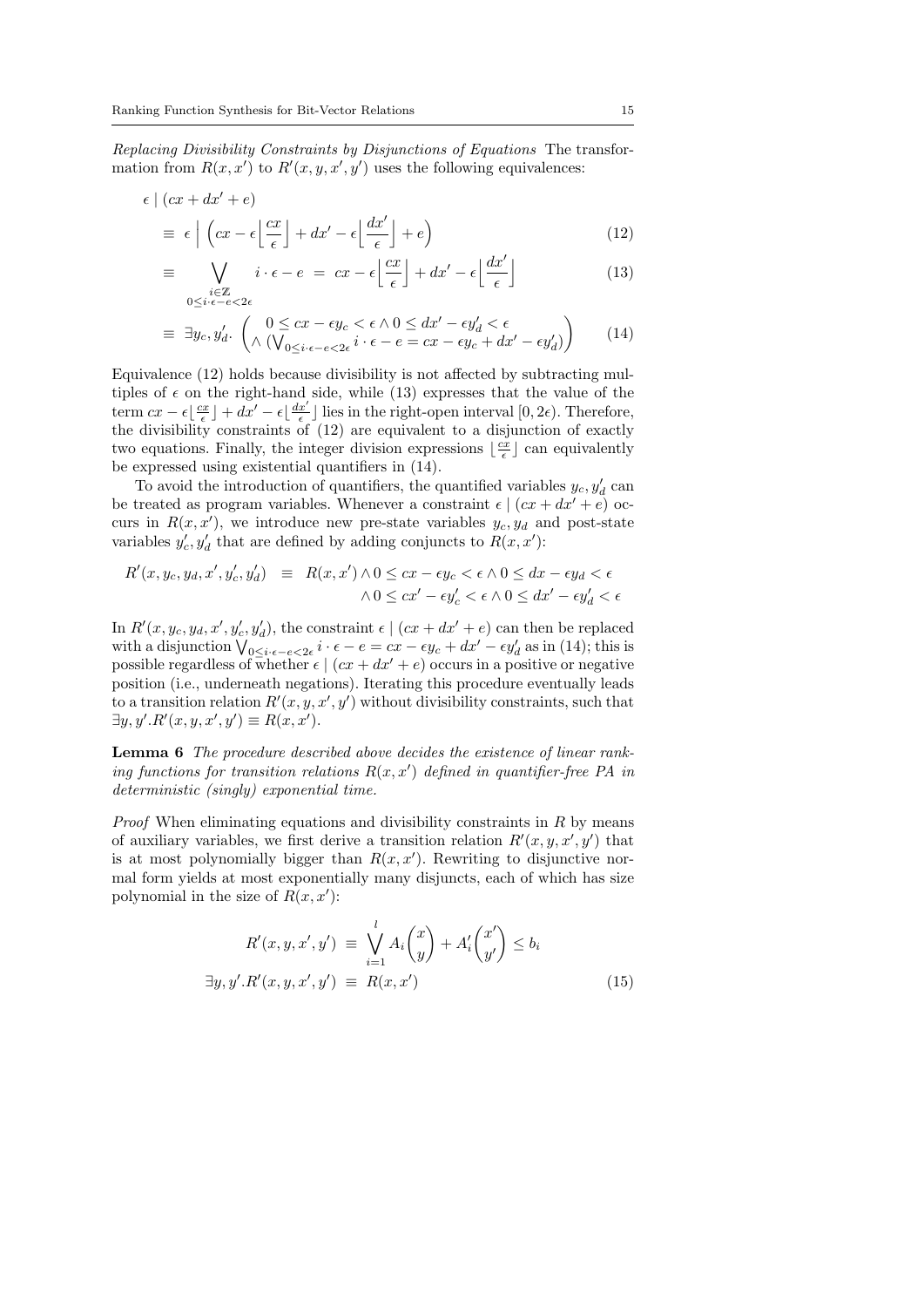For each of the disjuncts  $A_i\begin{pmatrix} x \\ y \end{pmatrix} + A'_i\begin{pmatrix} x' \\ y' \end{pmatrix}$  $y'_{y'}$   $\leq b_i$ , satisfiability can be decided in exponential time, in order to remove unsatisfiable disjuncts. Furthermore, each of the disjuncts  $A_i\begin{pmatrix} x \\ y \end{pmatrix} + A'_i\begin{pmatrix} x' \\ y' \end{pmatrix}$  $\begin{pmatrix} x' \\ y' \end{pmatrix} \leq b_i$  can be transformed to an integral system (of at most exponential size) in exponential time (this follows from Theorem 17.4 in [29]).

Because of (15), every linear ranking function of  $R(x, x')$  is also a ranking function of  $R'(x, y, x', y')$ . This means that we can apply Lem. 5 to derive a ranking function  $m(x, y) = rx + r'y + c$  of the relation  $R'(x, y, x', y')$ . By imposing the additional constraint  $r' = 0$  (along with (10)), it can be ensured that the ranking function  $m(x, y) = rx + c = m(x)$  only depends on x and not on  $u$ 

The system (10) of equations and inequalities has size exponential in the size of  $R(x, x')$ , and can be solved (over the rationals) in time singly exponential in the size of  $R(x, x')$ . ).  $\Box$ 

# 3.2.3 Representation of Bit-vector Operations in Presburger Arithmetic

PA is expressive enough to capture the semantics of all bit-vector operations defined in Sect. 2, an observation that is frequently exploited in verification algorithms [8, 18, 23]. Thus, ranking functions for bit-vector programs can be generated using Lem. 6. For this, the domain  $\mathbb{B}^n$  of bit-vectors of length n is identified with the subset  $\{0, \ldots, 2<sup>n</sup> - 1\}$  of integers, and bit-vector expressions can recursively be translated into equivalent Presburger formulae.

Suppose that r is a integer variable ranging over  $\{0, \ldots, 2<sup>n</sup> - 1\}$  (and therefore, equivalently, over the domain  $\mathbb{B}^n$ ), and e is a bit-vector expression according to the grammar in Sect. 2.1. We define a binary function  $t$  in such a way that  $t(r, e)$  is a PA formula that is equivalent to the bit-vector equation  $r = e$ , in particular:

$$
t(r, k_n) = \exists \lambda. \qquad (r = k + \lambda 2^n \wedge 0 \le r < 2^n)
$$
\n
$$
t(r, e + e') = \exists r_e, r_{e'}. \qquad \begin{pmatrix} t(r_e, e) \wedge t(r_{e'}, e') \wedge 0 \le r < 2^n \wedge \\ (r = r_e + r_{e'} \vee r = r_e + r_{e'} - 2^n) \end{pmatrix}
$$
\n
$$
t(r, \neg e) = \exists r_e. \qquad (t(r_e, e) \wedge r = 2^n - r_e)
$$

The quantifiers used in the translation can subsequently be eliminated using standard procedures [27], resulting in a formula in quantifier-free PA. The translation of non-linear operations like  $\times$  and  $\&$  can be done in a similar manner by case analysis over the values of their operands. Such an encoding is possible because the variables of bit-vector programs range over finite domains of fixed size, albeit at the cost of a generally exponential blow-up in formula size. Nevertheless, we observed that the translation is well-behaved in many practical cases, e.g., when at least one operand of a non-linear operation ranges over a small interval of values (also see Sect. 6).

For the full details of the translation, we refer the interested reader to the (both human- and machine-readable) axioms used in our implementation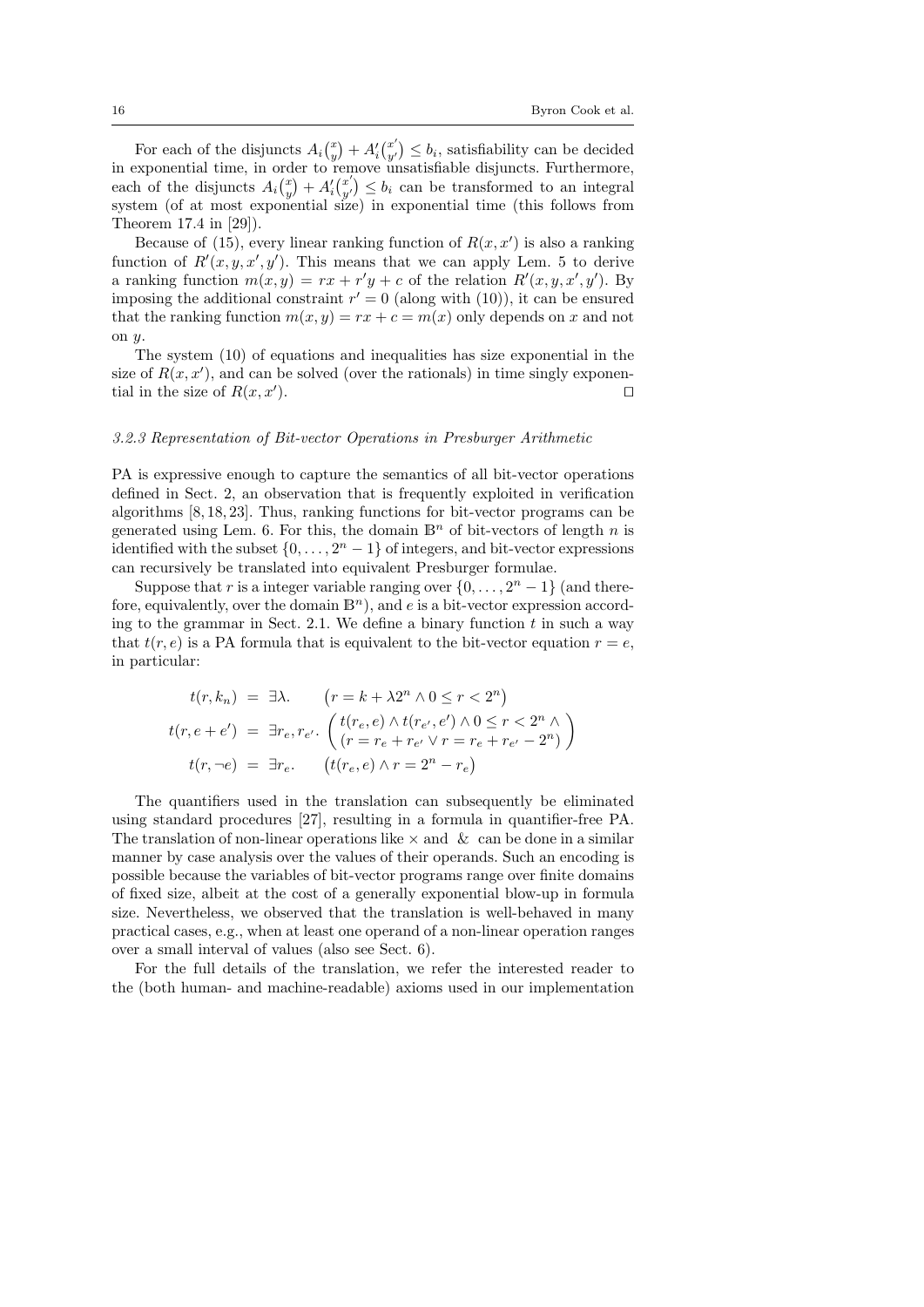Seneschal,<sup>3</sup> which closely correspond to the cases of the definition of  $t(r, e)$ shown here.

Example 3 We illustrate how the bit-vector program (1) from Example 1 (corresponding to Figure 1) can be translated to PA:

$$
x \neq 0 \ \wedge \ \left(2^{32} \mid (x'-x-2^{32}+4) \right) \ \wedge \ 0 \leq x < 2^{32} \ \wedge \ 0 \leq x' < 2^{32}
$$

From the side conditions, we read off that the term  $x' - x - 2^{32} + 4$  has the range  $[5-2^{33},3]$ , so that the divisibility constraint can directly be split into two equations (auxiliary variables as in (14) are unnecessary in this particular example). With further simplifications, we can express the transition relation as:

$$
(x' = x - 4 \land 0 \le x' \land x < 2^{32}) \lor (x' = x + 2^{32} - 4 \land 0 < x \land x' < 2^{32})
$$

It is now easy to see that each disjunct is satisfiable and integral, which means that Lem. 5 is applicable. Because the conditions (10) are not simultaneously satisfiable for all disjuncts, no linear ranking function exists for the program.

The implementation Seneschal used in our experiments is able to carry out the translation from bit-vector expressions to (quantifier-free) PA fully automatically.

# 4 The Vector Space of Linear Ranking Functions

This section describes how linear ranking functions for bit-vector programs can be defined in terms of affine geometry. The characterization enables the derivation of bounds on the magnitude of coefficients in ranking functions, which we will exploit in a new, template-based ranking function synthesis method in Sect. 5.

#### 4.1 Preliminaries

In the following, we consider an arbitrary transition relation  $R(s, s')$  over a vocabulary  $X$  of variables. For sake of simplicity, it is assumed that the bitwidth of all  $|\mathcal{X}| = m$  variables is n, i.e.,  $\alpha(x) = n$  for all  $x \in \mathcal{X}$ . Given an arbitrary but fixed enumeration  $x_1, \ldots, x_m$  of the variables X, the states  $s \in \mathcal{S}$ can be seen as the elements of the grid  $\{0, 1, \ldots, 2<sup>n</sup> - 1\}$ <sup>m</sup>, embedded in the vector space  $\mathbb{Q}^m$ , as illustrated in Figure 4(a).

Given this view on program states, it is clear that the candidates for linear ranking functions (for the transition relation  $R$ ) are the elements of the set  $V = \mathbb{Q}^m \to \mathbb{Q}$  of rational linear functions over the program variables X. Indeed, every function  $f \in V$  induces a strict partial order  $\prec_f$  on the state

 $^3$ http://www.philipp.ruemmer.org/seneschal.shtml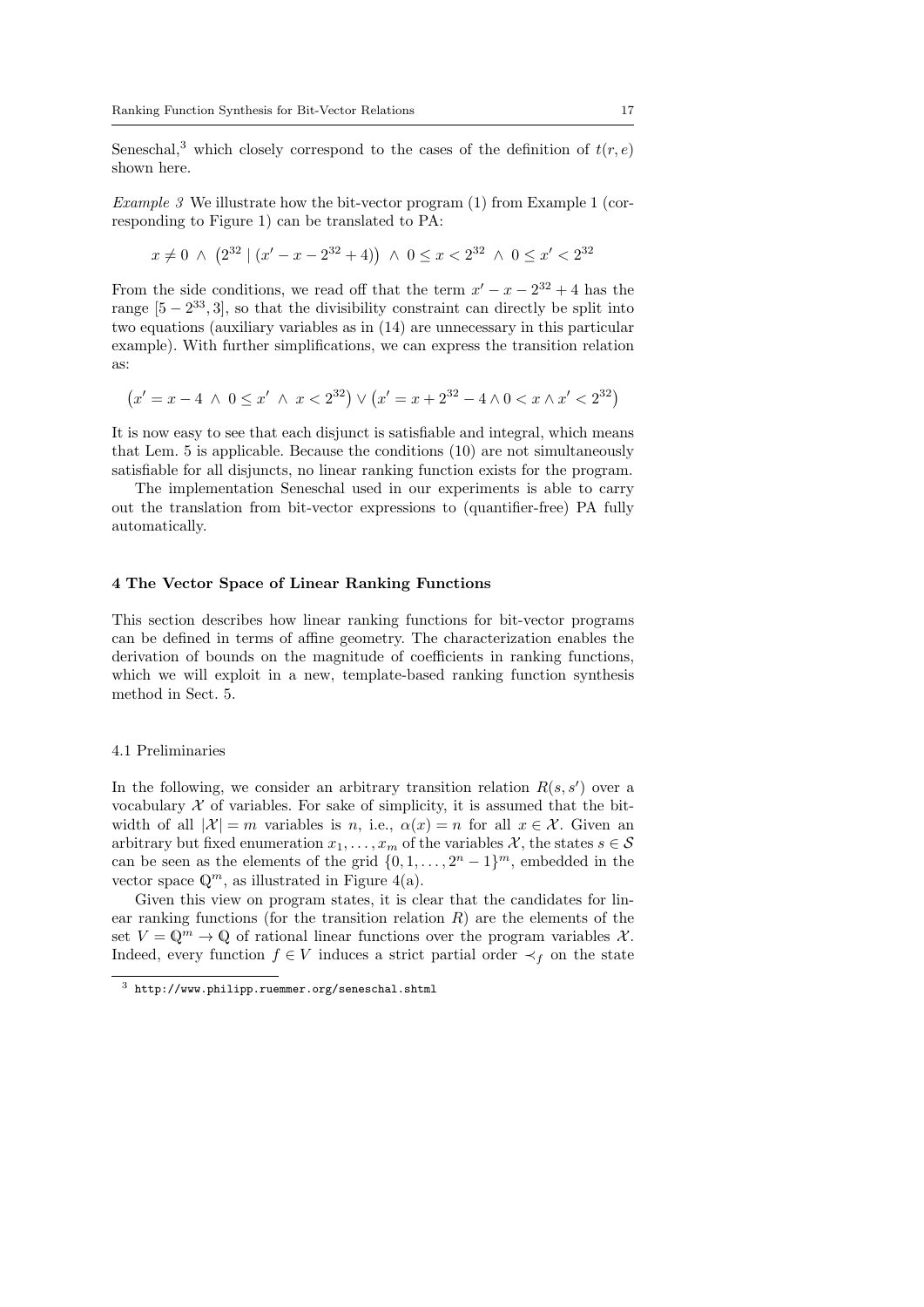



(a) State space S for variables  $x_1, x_2$  with bitwidth  $n=2$ , embedded into  $\mathbb{Q}^2$ .

(b) The space  $V$  of linear ranking functions for the state space in (a).

Fig. 4 State space and ranking space for two 2-bit variables, including the set  $E$  of non-Sinjective functions. The grey area illustrates the class of functions that are order-equivalent to the S-injective ranking function  $f = 4b_1 + 3b_2$ , i.e.,  $f(x_1, x_2) = 4x_1 + 3x_2$ .

space S, defined by  $s \prec_f s' \equiv f(s) < f(s')$ . Since S is finite, every such order is well-founded, and can be used as a termination argument for  $R$  if the implication  $R(s, s') \Rightarrow s' \prec_f s$  holds for all s, s'.

We say that a function  $f \in V$  is S-injective if  $f(s) \neq f(s')$  for all distinct states  $s \neq s' \in \mathcal{S}$ . Precisely the S-injective functions give rise to (strict) total orders  $\prec_f$  on the state space, while the orders induced by non-S-injective functions are partial. We further say that two functions  $f, f' \in V$  are *orderequivalent* if they induce the same order, i.e.,  $\prec_f = \prec_{f'}$ . Obviously, as S is finite, V is partitioned into finitely many equivalence classes in this way.

Because functions  $f, f'$  in the same equivalence class can prove the termination of exactly the same transition relations, we can restrict the search for ranking functions to specific representatives from each equivalence class. This will be important when defining the template-based synthesis method in Sect. 5. Furthermore, it is enough to consider  $S$ -injective functions: if the termination of a transition relation can be shown using a non- $S$ -injective ranking function, it can also be proven using an  $S$ -injective ranking function.

# 4.2 The Geometry of Equivalence Classes

There is a simple geometric interpretation of the equivalence classes. The set V has the structure of a rational vector space, and is in fact isomorphic to the vector space  $\mathbb{Q}^m$  into which the state space S is embedded (it is the *dual space* of  $\mathbb{Q}^m$ ).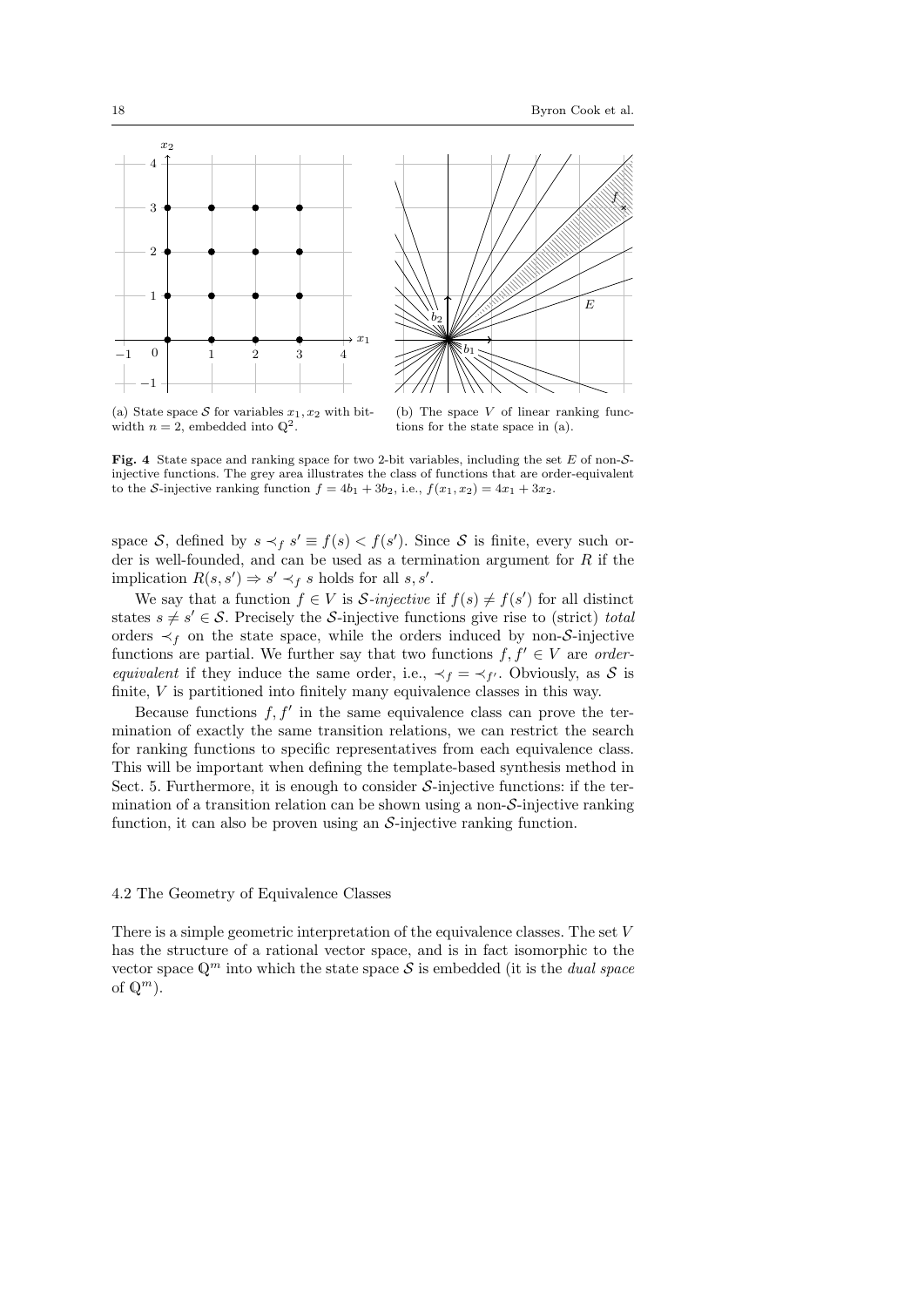In the following paragraphs, it will be convenient to work with a standard basis of  $\mathbb{Q}^m$  and V. Recall that states  $s \in \mathcal{S}$  are mappings  $\mathcal{X} \to \mathbb{B}^+$  from variables to bit-vectors, and for the purpose of this section can be considered as vectors  $s = (s(x_1), s(x_2), \ldots, s(x_m)) \in \mathbb{Q}^m$  of rational numbers. We can then define the standard basis  $\{s_1, \ldots, s_m\} \subseteq \mathcal{S}$ , and its dual basis  $\{b_1, \ldots, b_m\} \subseteq V$ with the help of the following equations (see, e.g., [29]):

$$
s_i(x_j) = \begin{cases} 1 & i = j \\ 0 & \text{otherwise} \end{cases}, \qquad b_i(s_j) = \begin{cases} 1 & i = j \\ 0 & \text{otherwise} \end{cases}
$$

A non-S-injective function f has the property that  $f(s) = f(s')$  for some states  $s \neq s'$ . Because states are interpreted as vectors, and f is linear, this is equivalent to  $f(s - s') = 0$ . For any two states  $s \neq s' \in S$ , the set  $E_{s,s'} =$  ${f \in V : f(s - s') = 0}$  is a hyperplane of the vector space V, which altogether means that the set of non-S-injective functions is the finite union

$$
E = \bigcup_{s \neq s' \in \mathcal{S}} E_{s,s'}
$$

of hyperplanes. The complement  $P = V \setminus E$  is a finite union of open convex sets, each of which forms the interior of a convex (but unbounded) polyhedron. This is illustrated in Figure 4(b).

The interiors of these polyhedra coincide with the equivalence classes of S-injective functions. To see this, note that for each state  $s \in \mathcal{S}$  the function  $v_s : V \to \mathbb{Q}, v_s(f) = f(s)$  is continuous. This implies that if  $f, f' \in V$  are S-injective functions that are not order-equivalent, every continuous path from  $f$  to  $f'$  in  $V$  has to cross  $E$ . Furthermore, the classes belonging to different polyhedra are distinct: for each hyperplane  $E_{s,s'}$ , it holds that  $f(s-s') > 0$  for the functions f on one side of the hyperplane, and  $f'(s - s') < 0$  for the functions f' on the other (because  $f(s - s')$  is linear in f), which implies  $s \prec_f s'$ and  $s' \prec_{f'} s$ .

#### 4.3 Representatives for Equivalence Classes

Functions  $f \in V$  can (uniquely) be represented in the form  $\alpha_1 b_1 + \cdots + \alpha_m b_m$ , which intuitively can be understood as

$$
f(x_1,\ldots,x_m) = \alpha_1 x_1 + \cdots + \alpha_m x_m.
$$

In the rest of the section, we consider linear combinations with integer coefficients  $\alpha_1, \ldots, \alpha_m$ , and derive bounds on the absolute values of the coefficients such that elements from each equivalence class of  $\mathcal{S}\text{-injective}$  functions can be represented. These bounds will determine the number of bits needed in ranking function templates.

.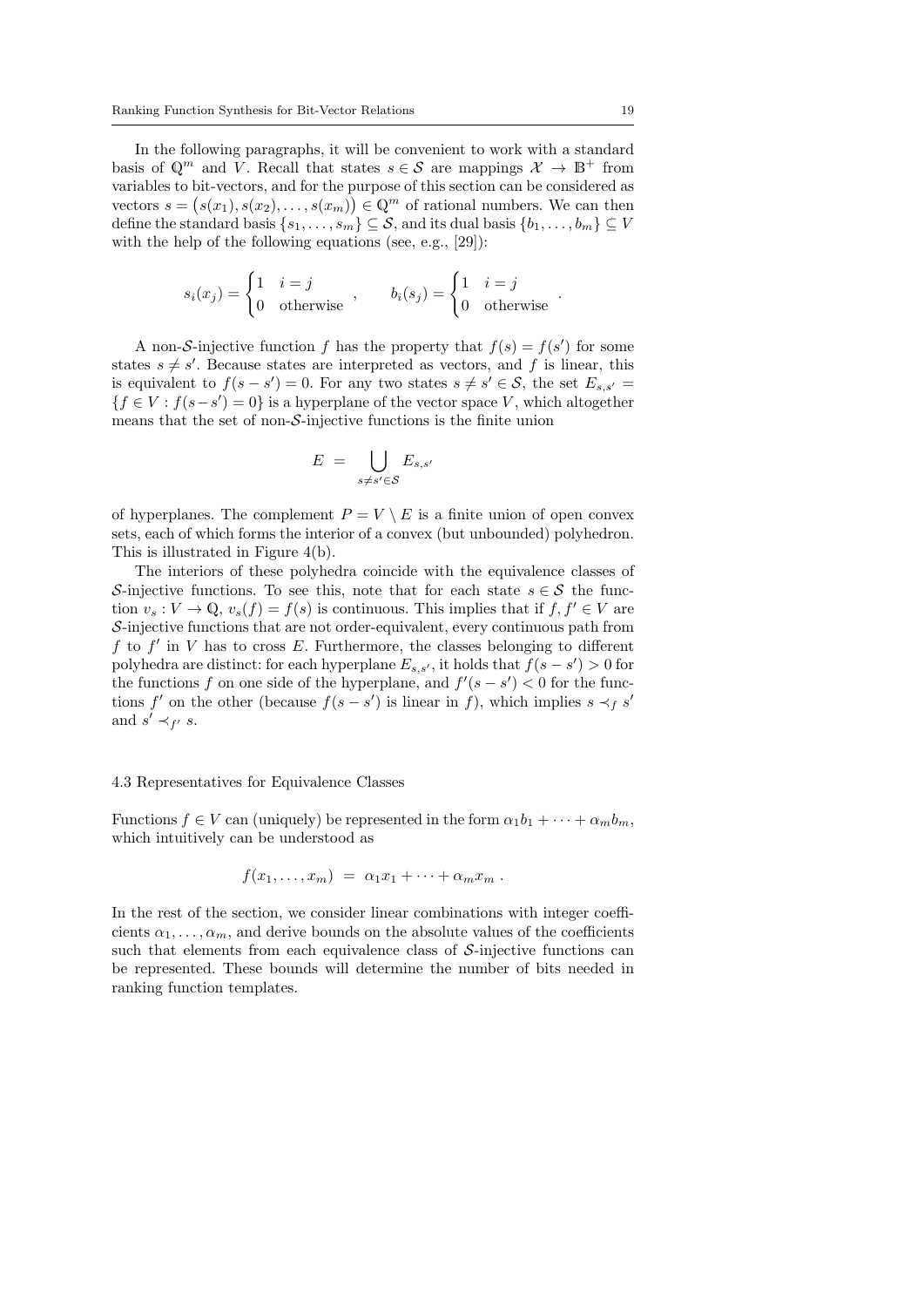**Theorem 2** We fix a non-empty class  $A \subseteq V$  of S-injective functions, and assume that  $E' \subseteq E$  is the union of all hyperplanes  $E_{s,s'}$  that bound A. Each intersection of  $m-1$  such hyperplanes (provided that no two of them are parallel) is a straight line l that is adjacent to A.

- (i) Each such line l is generated by a function  $f_l = \alpha_1 b_1 + \cdots + \alpha_m b_m$  where  $|\alpha_i| \leq 2^{n(m-1)} \cdot (m-1)!$  for  $i \in \{1, \ldots, m\}.$
- (ii) The set A contains a function  $f_A = \beta_1 b_1 + \cdots + \beta_m b_m$  where the coefficients satisfy  $|\beta_i| \leq 2^{n(m-1)} \cdot m!$  for  $i \in \{1, \ldots, m\}.$

*Proof* To see that (i) holds, consider a plane  $E_{s,s'} = \{f \in V \mid f(s - s') = 0\}.$ We can choose the representation  $f = \gamma_1 b_1 + \cdots + \gamma_m b_m$ , and then expand the linear equation defining the hyperplane to

$$
(s(x_1) - s'(x_1))\gamma_1 + \cdots + (s(x_m) - s'(x_m))\gamma_m = 0.
$$

Since we assume that all variables have the bit-width  $n$ , the integer coefficients  $v_i = s(x_i) - s'(x_i)$  in this equation are in the range  $[-2<sup>n</sup> + 1, 2<sup>n</sup> - 1]$ . In order to find a vector in the intersection of  $m-1$  hyperplanes, we need to solve a system of  $m - 1$  such linear equations:

$$
v_1^1 \gamma_1 + \cdots + v_m^1 \gamma_m = 0
$$
  
\n
$$
\vdots
$$
  
\n
$$
v_1^{m-1} \gamma_1 + \cdots + v_m^{m-1} \gamma_m = 0
$$

By elementary algebra, an integer solution to this system can be found by computing the following determinant  $(S_m$  is the group of permutations of  $\{1, \ldots, m\}$ , and the parity sgn( $\sigma$ ) is +1 for even and −1 for odd permutations  $\sigma$ ):

$$
\begin{vmatrix} v_1^1 & \dots & v_m^1 \\ \vdots & \vdots & \vdots \\ v_1^{m-1} & \dots & v_m^{m-1} \\ b_1 & \dots & b_m \end{vmatrix} = \sum_{i=1}^m \sum_{\substack{\sigma \in S_m \\ \sigma(m)=i}} \text{sgn}(\sigma) \Big( \prod_{j=1}^{m-1} v_{\sigma(j)}^j \Big) b_i
$$

Because of  $|v_i^j| < 2^n$  and  $|S_m| = m!$ , the absolute value of the coefficient of each basis vector  $b_i$  on the right-hand side is bounded by  $2^{n(m-1)} \cdot (m-1)!$ .

For (ii), we assume that there are m linearly independent lines  $l_1, \ldots, l_m$ (as in (i)) that are adjacent to  $A$ . In this case, because  $A$  is convex, there is a sum

$$
f_A = c_1 f_{l_1} + \dots + c_m f_{l_m} \in A
$$

with  $c_i \in \{-1, +1\}$  for each  $i \in \{1, \ldots, m\}$ . The bounds on the absolute values of coefficients follow from (i). A similar argument can be used in the case that no m linearly independent lines exist.  $\square$ 

In the next section, Theorem 2 will be used to establish the completeness of a template-based ranking function synthesis method.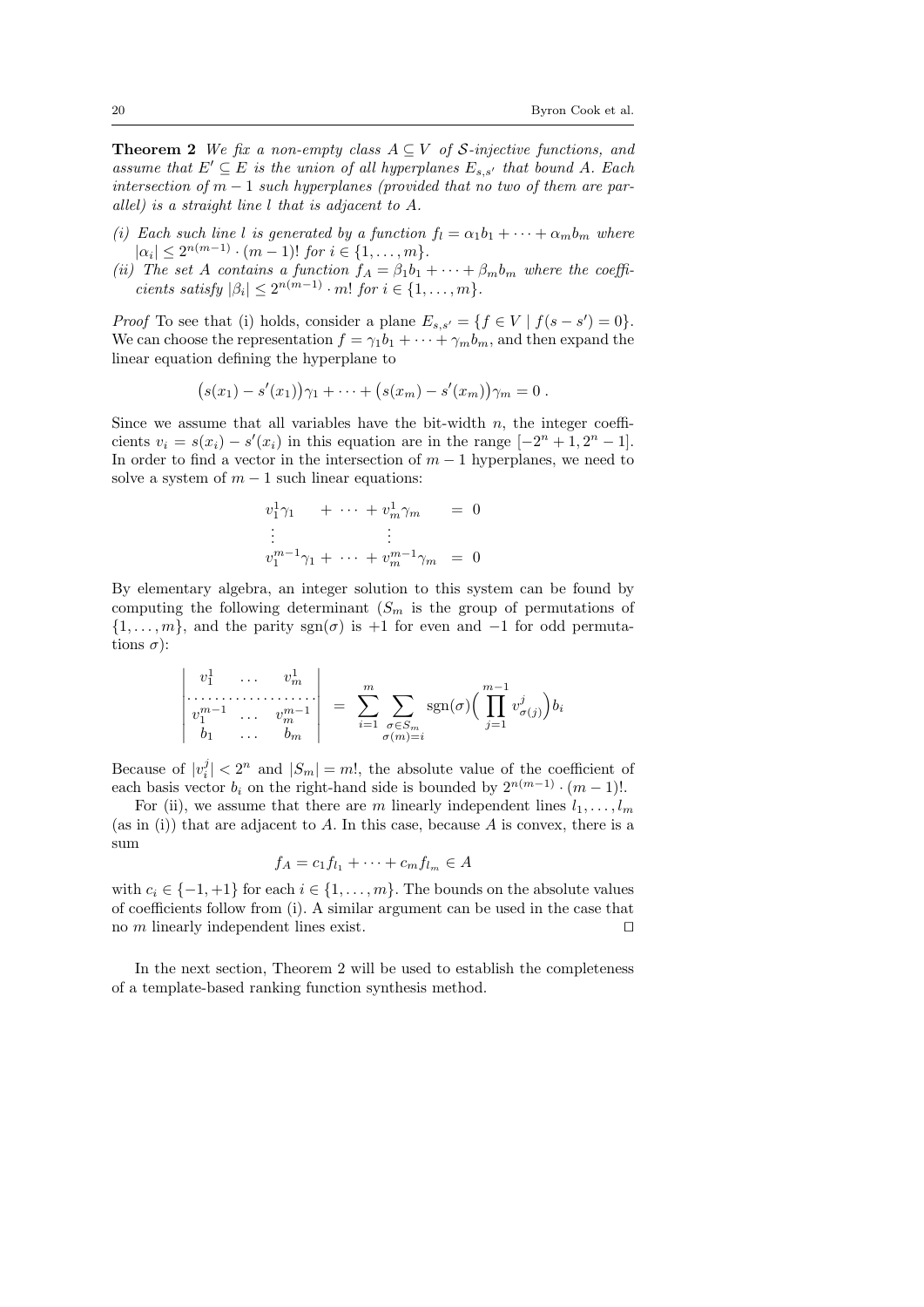#### 5 Synthesis of Ranking Functions from Templates

A subset of all ranking functions for bit-vector programs can be identified by templates of a desired class of functions with undetermined coefficients. In order to find those coefficients, we consider two methods: (i) an encoding into quantified Boolean formulae (QBF) to check all suitable values, and (ii) a propositional SAT encoding to check likely values.

We primarily consider linear functions of the program variables. Let  $x =$  $(x_1, \ldots, x_{|\mathcal{X}|})$  be a vector of program variables and associate a coefficient  $c_i$ with each  $x_i \in \mathcal{X}$ . The coefficients constitute the vector  $c = (c_1, \ldots, c_{|\mathcal{X}|})$ . We can then construct the template polynomial

$$
p(c,x) := \sum_{i=1}^{|\mathcal{X}|} (c_i \times \textsf{cast}_w(x_i))
$$

with the bit-width  $w \ge \max_i(\alpha(x_i)) + \lfloor \log_2(|\mathcal{X}| + 1) \rfloor$  and  $\alpha(c_i) = w$ , chosen such that no overflows occur during summation. Using the ordering relation  $\lt_s$ to interpret the output of  $p(c, x)$  as a signed value, we formulate the following theorem, which provides a bound on  $w$  that guarantees that ranking functions can be represented for all programs that have linear ranking functions.

**Theorem 3** There exists a linear ranking function on path  $\pi$  with transition relation  $R_{\pi}(x, x')$  if

$$
\exists c. \forall x, x' . R_{\pi}(x, x') \Rightarrow p(c, x') <_s p(c, x).
$$
 (16)

Vice versa, if there exists a linear ranking function for  $\pi$ , then (16) must be valid whenever<sup>4</sup>

$$
w \geq \max_{i} (\alpha(x_i)) \cdot (|\mathcal{X}| - 1) + |\mathcal{X}| \cdot \log_2 |\mathcal{X}| + 2. \tag{17}
$$

Proof The first half of the theorem is obvious. The second half of the theorem is shown using the observations made in Sect. 4. From part (ii) of Theorem 2, we can derive the number of bits needed for Theorem 3:

$$
\lceil \log_2(2^{n(m-1)} \cdot m! + 1) \rceil \le n(m-1) + \log_2 m! + 1
$$
  
  $\le n(m-1) + m \log_2 m + 1$ 

Because both positive and negative coefficients have to be represented, we need a further bit for the sign, which yields the bound  $n(m-1) + m \log_2 m + 2$ given in Theorem 3.  $\Box$ 

We illustrate that the number of bits required in the coefficients of ranking functions can indeed approach the bound given as right-hand side of (17).

 $4$  In [11], it was incorrectly stated that the constant term in (17) is "1" instead of "2".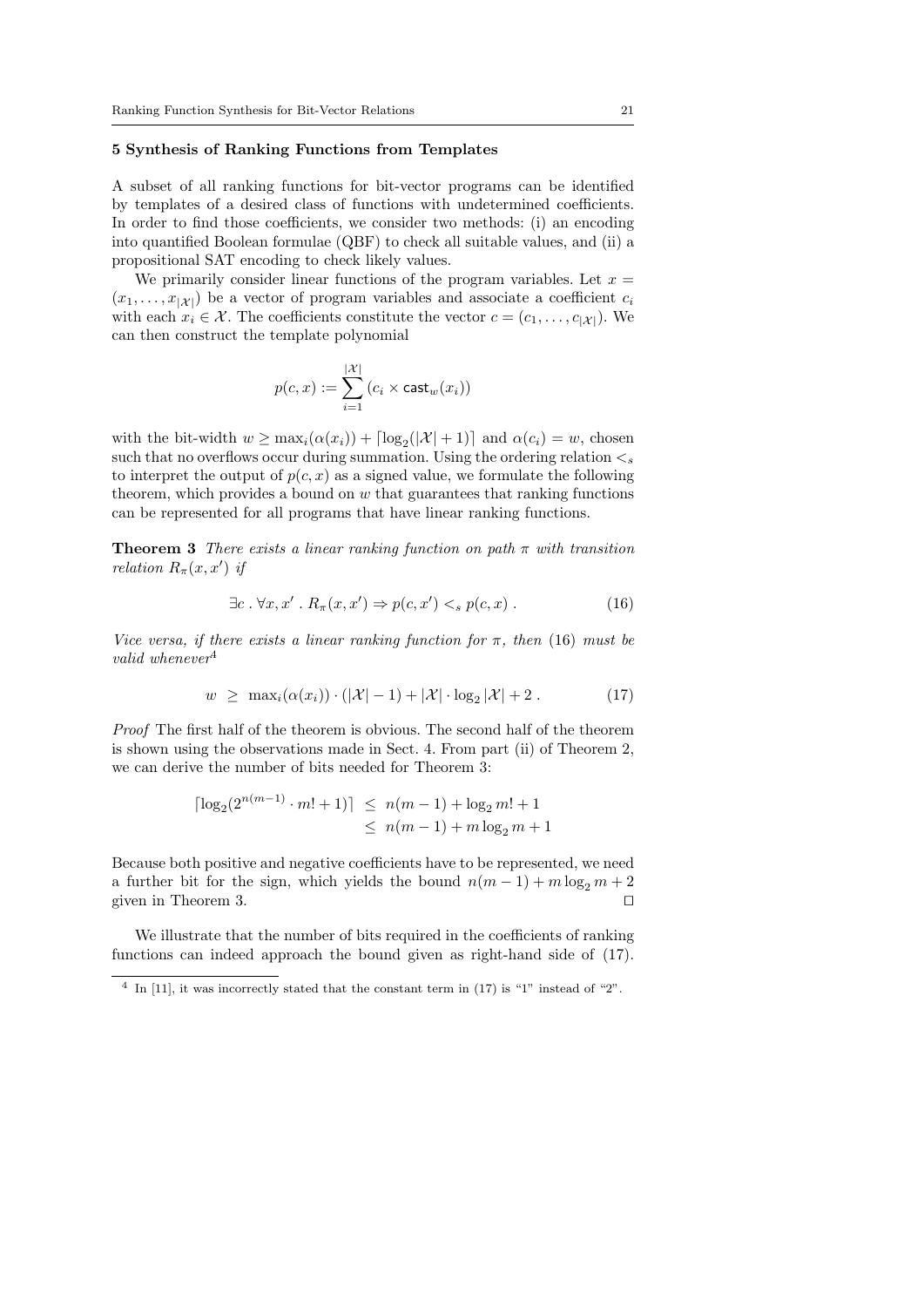Consider terminating programs (for which linear ranking functions exist) of the form

$$
x_1 := 1;
$$
  
repeat {  
assume  $(x_1 \neq 0 \lor x_2 \neq 0 \lor x_3 \neq 0 \lor \dots \lor x_{|\mathcal{X}|} \neq 0);$   

$$
x_{|\mathcal{X}|} := x_{|\mathcal{X}|} + (x_1 \div 255) \times (x_2 \div 255) \times \dots \times (x_{|\mathcal{X}|-1} \div 255)
$$
  
...  

$$
x_3 := x_3 + (x_1 \div 255) \times (x_2 \div 255)
$$
  

$$
x_2 := x_2 + (x_1 \div 255)
$$
  

$$
x_1 := x_1 + 1
$$
}

where the bit-width of all variables and constants is  $n$ . Programs built after this scheme require ranking functions that order the program states in a lexicographic fashion. A suitable ranking function is of the form

$$
p(c, x) = \cdots + c_3 \times x_3 + c_2 \times x_2 + c_1 \times x_1,
$$

where  $c_1 = -1$ ,  $c_2 = -2^n$ ,  $c_3 = -2^{2n}$ , etc. This means that the corresponding bit-widths of the coefficients are  $\alpha(c_1) = 2, \alpha(c_2) = n+2, \alpha(c_3) = 2n+2$ , and in particular

$$
\alpha(c_{|\mathcal{X}|}) = (|\mathcal{X}| - 1) \cdot n + 2
$$
  
\$\leq\$  $\max_i(\alpha(x_i)) \cdot (|\mathcal{X}| - 1) + |\mathcal{X}| \cdot \log_2 |\mathcal{X}| + 2$ .

Note that the constant 2 arises from the fact that each coefficient is of the form  $-2^x$  for some x, which is not contained in  $[0, 2^x)$ , and we thus need an extra bit to represent a coefficient of this size and its sign.

It is straightforward to flatten (16) into QBF. Thus, a QBF solver that returns an assignment for the top-level existential variables is able to compute suitable coefficients. Examples of such solvers are Quantor [5], sKizzo [4], and Squolem [21]. In our experiments, we use an experimental version of QuBE [17].

Despite much progress, the capacity of QBF solvers has not yet reached the level of efficacy of propositional SAT solvers. We therefore consider the following simplistic way to enumerate coefficients: we restrict all coefficients to  $\alpha(c_i) = 2$  and we fix a concrete assignment  $\gamma_{c_i} \in \{0, 1, 3\}$  to each coefficient (corresponding to  $\{-1,0,1\}$  in 2's complement). Let  $\gamma_c = (\gamma_{c_1}, \ldots, \gamma_{c_{|\mathcal{X}|}})$ . Negating and applying  $\gamma_c$  transforms (16) into

$$
\neg \exists x, x' \, . \, R_\pi(x, x') \land \neg (p(\gamma_c, x') <_s p(\gamma_c, x)) \,, \tag{18}
$$

which is a bit-vector (or SMT  $QF_BV$ ) formula that may be flattened to a purely propositional formula in the straightforward way. The formula is satisfiable iff  $p$  is not a genuine ranking function. Thus, we enumerate all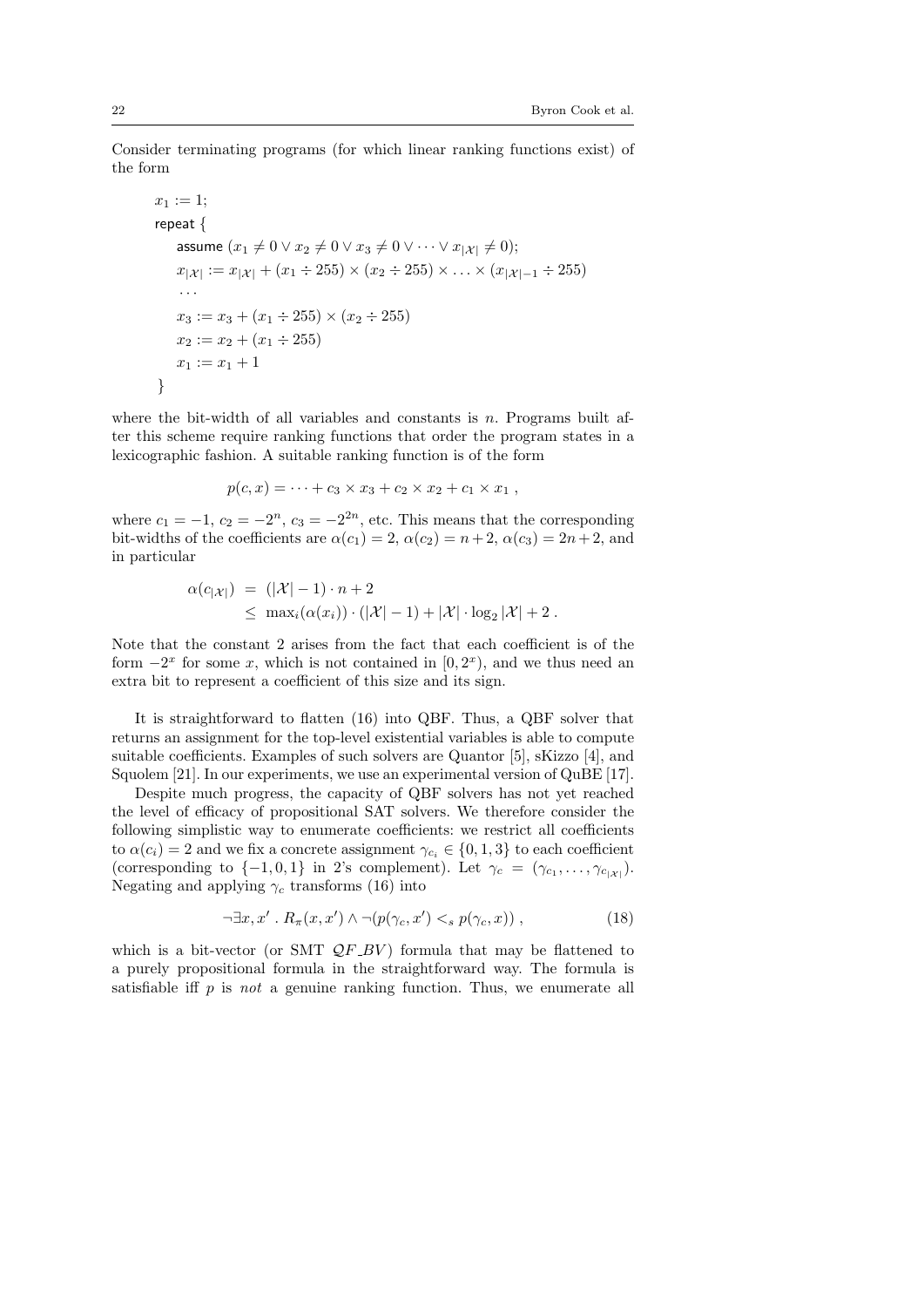possible  $\gamma_c$  until we find one for which (18) is unsatisfiable, which means that  $p(\gamma_c, x)$  must be a genuine ranking function on  $\pi$ . Even though there are  $3^{|\mathcal{X}|}$  possible combinations of coefficient values to test, this method performs surprisingly well in practice, as demonstrated by our experimental evaluation in Sect. 6.

*Example 4* We consider the program given in Figure 2. The only variable in the program is i, and it is eight bits wide. We construct the polynomial

$$
p(c, \mathtt{i}) = c \times \mathsf{cast}_9(\mathtt{i})
$$

with  $\alpha(c) = 9$ . For the only path through the loop in this example, the transition relation  $R_{\pi}(\mathbf{i},\mathbf{i'})$  is  $\mathbf{i} \neq 0 \wedge \mathbf{i'} = \mathbf{i} \& (\mathbf{i} - 1)$ . Solving the resulting formula

$$
\exists c. \forall \mathbf{i}, \mathbf{i'}. R_{\pi}(\mathbf{i}, \mathbf{i'}) \Rightarrow p(c, \mathbf{i'}) <_s p(c, \mathbf{i})
$$

with a QBF-Solver does not return a result within an hour. We thus rewrite the formula according to (18) and obtain

$$
\neg \exists \mathtt{i}, \mathtt{i'} \mathbin{.} R_\pi(\mathtt{i}, \mathtt{i'}) \land \neg (p(c, \mathtt{i'}) <_s p(c, \mathtt{i}))
$$

which we solve (in a negligible amount of runtime) for all choices of  $c \in \mathbb{R}$  $\{0, 1, 3\}$ . The formula is unsatisfiable for  $c = 1$ , and we conclude that  $\text{cast}_9(i)$ is a suitable ranking function. In this particular example, it is possible to omit the cast.

#### 6 Experiments

#### 6.1 Large-scale Benchmarks

Following Cook et al. [13], we implemented the Terminator algorithm to evaluate our ranking synthesis methods. Our implementation uses the SATABS model checker [9] as the reachability checker, which implements SAT-based predicate abstraction. Our benchmarks are device drivers from the Windows Driver Development Kit (WDK).<sup>5</sup> The WDK already includes verification harnesses for the drivers. We use  $GOTO-CC^6$  to extract model files from a total of 87 drivers in the WDK. A subset of the results is presented in Table 1.

Our tool does not currently implement any techniques for arithmetic abstraction and consequently it is not able to find termination proofs for loops over singly and doubly-linked lists, which many drivers contain. Such abstractions can be automated by existing shape analysis methods (e.g., as presented by Yang et al. [33]).

 $^5$  Version 6, now superseded by the Windows Driver Kit; see  ${\tt http://msdn.microsoft.}$ com/en-us/windows/hardware/gg581061

<sup>6</sup> http://www.cprover.org/goto-cc/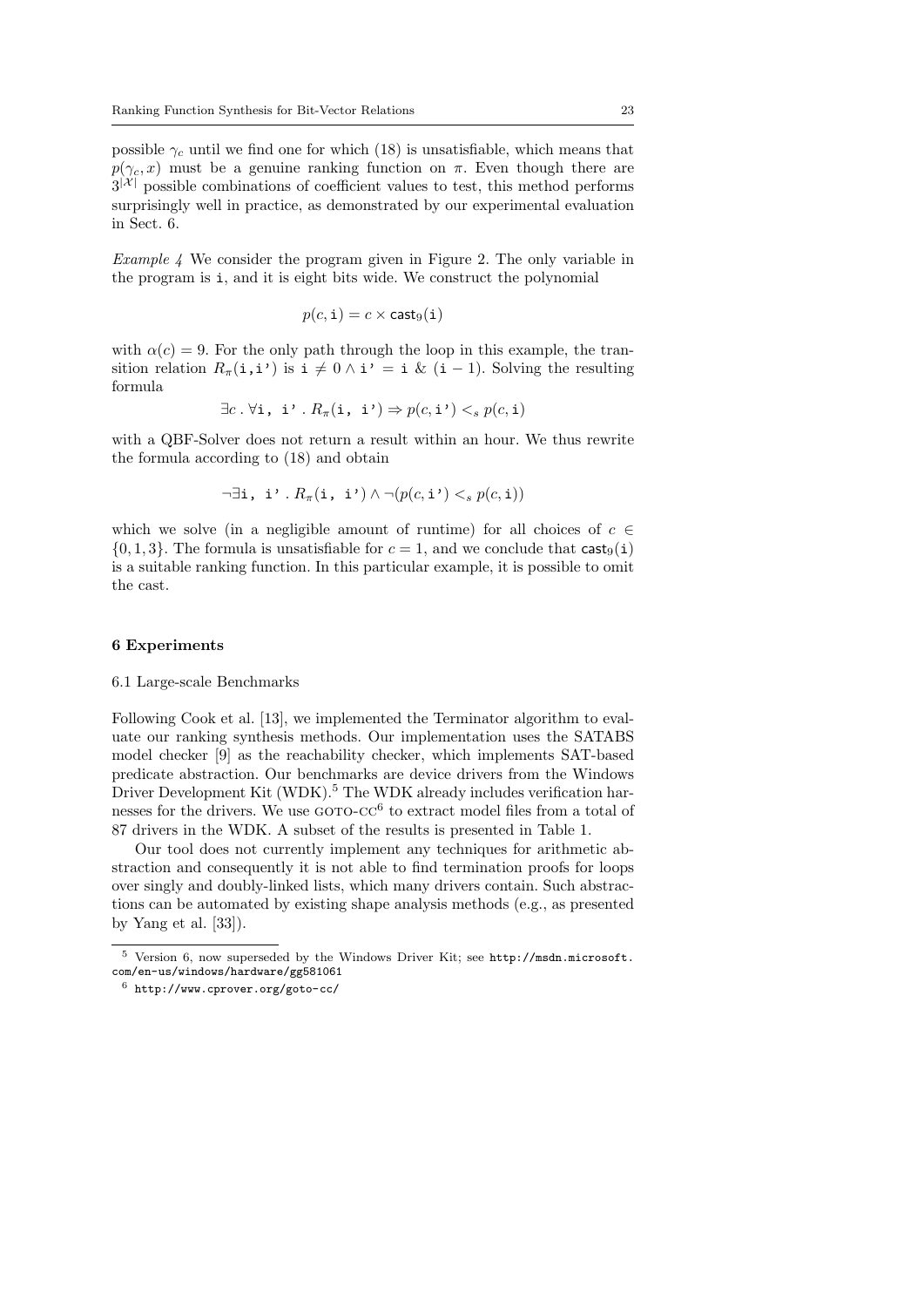| hidusbfx2      | cdrom | danosi | ┶<br>fitle<br>toaste | tape | sfilter | kbdclass       | disk           | bulkusb        | Driver                 |       |
|----------------|-------|--------|----------------------|------|---------|----------------|----------------|----------------|------------------------|-------|
| $\overline{2}$ | 8     | 34     |                      | 6    | $10\,$  | 13             | 14             | 13             | $_{\#}$<br>total       |       |
| $\overline{2}$ | 4     | 0      |                      | 3    | $10\,$  |                |                | 13             | terminating<br>$_{\#}$ | Loops |
| $\overline{0}$ | 4     | 11     | 0                    | 3    | 0       | 5              | ۳,             | $\overline{0}$ | non-terminating<br>#   |       |
| $\overline{2}$ | 0     |        |                      |      | 0       | $\overline{2}$ | $\overline{2}$ | 6              | Rank Functions<br>#    |       |
|                | 340   |        | 61                   | 10   | 37      |                | 218            |                | Time<br>min            |       |

Table 1 A selection of the results on full driver code. Notes: If ranking functions are successfully synthesised, but the final safety property is not proven within the time limit, the loop is classified as non-terminating. The entry '—' indicates that SATABS ran out of time (6 hrs) or memory (2GB), consequently the numbers of terminating and non-terminating loops do not add up to the total.

|                        |  |                       |  |  |          |  |  | $5 \mid 6 \mid 7 \mid 8 \mid 9 \mid 10 \mid 11 \mid 12 \mid 13 \mid$ Loop                                                                                                                                                  |
|------------------------|--|-----------------------|--|--|----------|--|--|----------------------------------------------------------------------------------------------------------------------------------------------------------------------------------------------------------------------------|
|                        |  |                       |  |  |          |  |  | $\vert \text{list} \vert \text{list} \vert \text{unr.} \vert i++\vert \text{unr.} \vert \text{unr.} \vert \text{unr.} \vert \text{unr.} \vert \text{unr.} \vert \text{unr.} \vert i++\vert \text{ list} \vert \text{Type}$ |
|                        |  |                       |  |  |          |  |  | $\left 126\right 85\right 687\left 248\right 340\left 298\right 253\left 844\right 109\left 375\right 333\left 3331\right 146\left \text{CE Time [sec]}\right$                                                             |
| $0.5 \,   \, 0.1 \,  $ |  | $ 0.7  -   - - - - -$ |  |  |          |  |  | $\boxed{0.4$ - - 2.2 0.4 Synth. Time [sec]                                                                                                                                                                                 |
| $\times$               |  |                       |  |  | $\times$ |  |  | $ MO  \times$ Terminates?                                                                                                                                                                                                  |

Table 2 The behaviour of our implementation when run on the kbdclass driver.

Slicing the Input Just like Cook et al. [13], we find that most of the runtime is spent in the reachability checker (more than 99%), especially after all required ranking functions have been synthesised and no more counterexamples exist. To reduce the resource requirements of the model checker, our termination prover analyses each loop separately and generates an inter-procedural slice [19] of the program, slicing backwards from the termination assertion. In addition, we rewrite the program into a single-loop program, abstracting from the behaviour of all other loops.<sup>7</sup> With this (abstracting) slicer in place, we find that absolute runtime and memory requirements are reduced dramatically.

As our complete data on Windows drivers is voluminous, we present a typical example in detail. The keyboard class driver in the WDK (kbdclass) contains 13 loops in a harness (SDV FLAT HARNESS) that calls all dispatch functions nondeterministically.

Table 2 provides details on the behaviour of our engine on this driver. For every loop we list the type (list iteration,  $i++$ , unreachable, or 'wait for device'), the time it takes to find a potentially non-terminating path ('CE Time'), the time required to find a ranking function using our SAT template from Sect. 5 ('Synth. Time', where applicable), and the final result. In the last row, 'MO' indicates a memory-out after consuming 2 GB of RAM while proving

<sup>7</sup> Following the hypothesis that loop termination seldom depends on complex variables that are possibly calculated by other loops, our slicing algorithm replaces all assignments that depend on five or more variables with non-deterministic values, and all loops other than the analysed one with program fragments that havoc the program state (non-deterministic assignments to all variables that might change during the execution of the loop).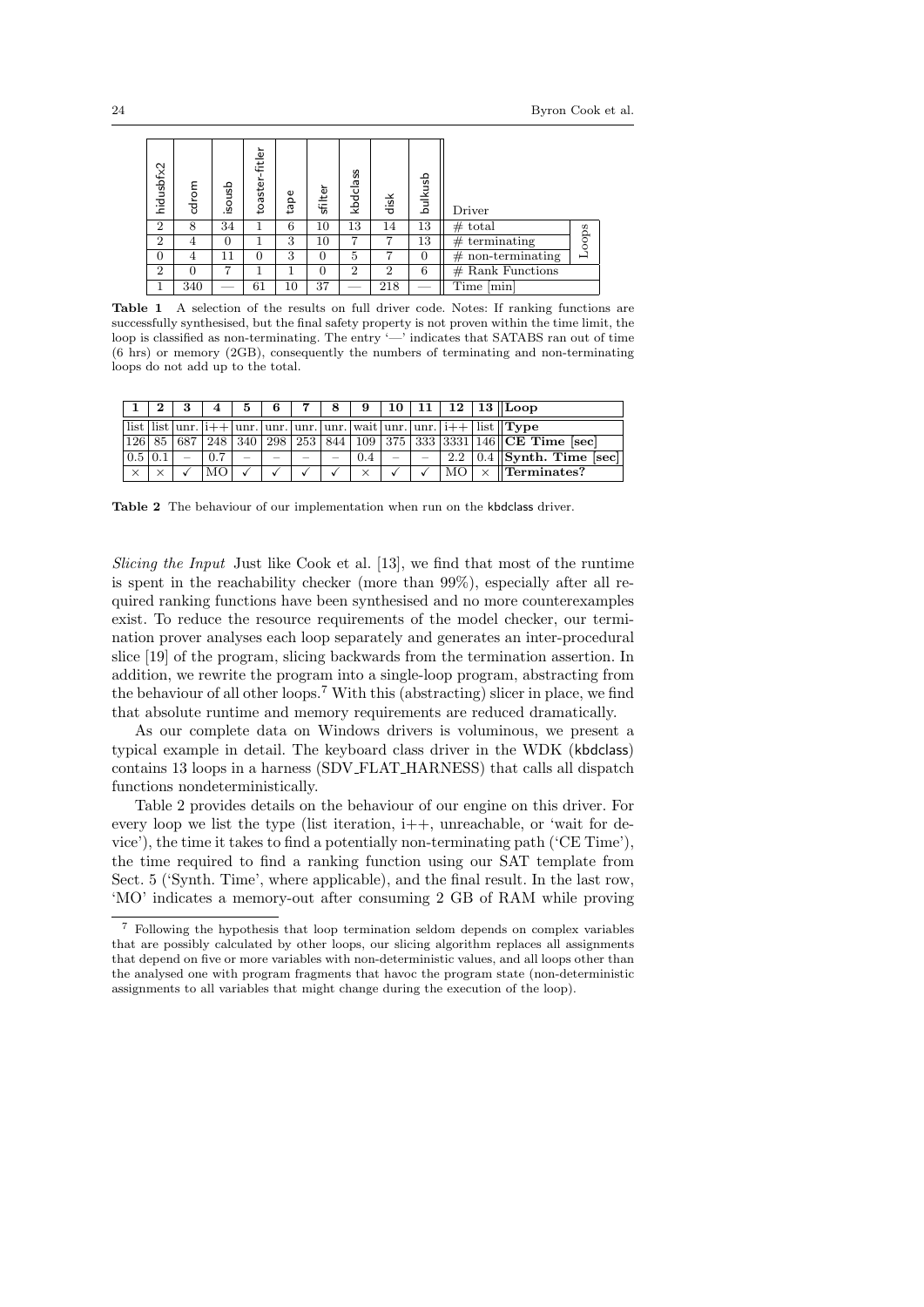```
while ( iNumber < numberOfInterfaces ) {
  iDesc = USBD_ParseConfigurationDescriptorEx (
                          ConfigurationDescriptor ,
                          ConfigurationDescriptor ,
                          iIndex ,
                         0, -1, -1, -1);
  if ( iDesc ) {
        \cdot ... \cdotiNumber ++;
  }
  iIndex ++;
}
```
Fig. 5 Code fragment from usb/bulkusb/sys/bulkpnp.c (simplified)

that no further counterexamples to termination exist. The entire analysis of this driver requires two hours. All experiments were run on 8-core Intel Xeon 3 GHz machines with 16 GB of RAM.

# 6.2 A Practical Termination Problem

We were able to isolate a possible termination problem in the USB driver bulkusb that may result in the system being blocked. The driver requests an interface description structure for every device available by calling an API function. It increments the loop counter if this did not return an error. The API function, however, may return NULL if no interface matches the search criteria, resulting in the loop counter not being incremented.

An excerpt of the driver code is shown in Figure 5. For every device, the driver requests an interface description structure to be searched. It increments the loop counter if this did not return an error. The function USBD Parse-ConfigurationDescriptorEx, however, is an API function for which no implementation is available. According to the API documentation, it may return NULL if no interface matches the search criteria (iIndex,  $0, -1, -1, -1$  in Figure 5, resulting in iNumber not being incremented. Since numberOfInterfaces is a local (non-shared) variable of the loop, the problem would persist in a concurrent setting, where the device may be disconnected while the loop is executed.

### 6.3 Experiments on Smaller Examples

The predominant role of the reachability engine on our large-scale experiments prevents a meaningful comparison of the utility of the various techniques for ranking function synthesis. For this reason, we conducted further experiments on smaller programs, where the behaviour of the reachability engine has less impact. We manually extracted 61 small benchmark programs from the WDK drivers. Most of them contain bit-vector operations, including multiplication, and some of them contain nested loops. All benchmarks were manually sliced by removing all source code that does not affect program termination (much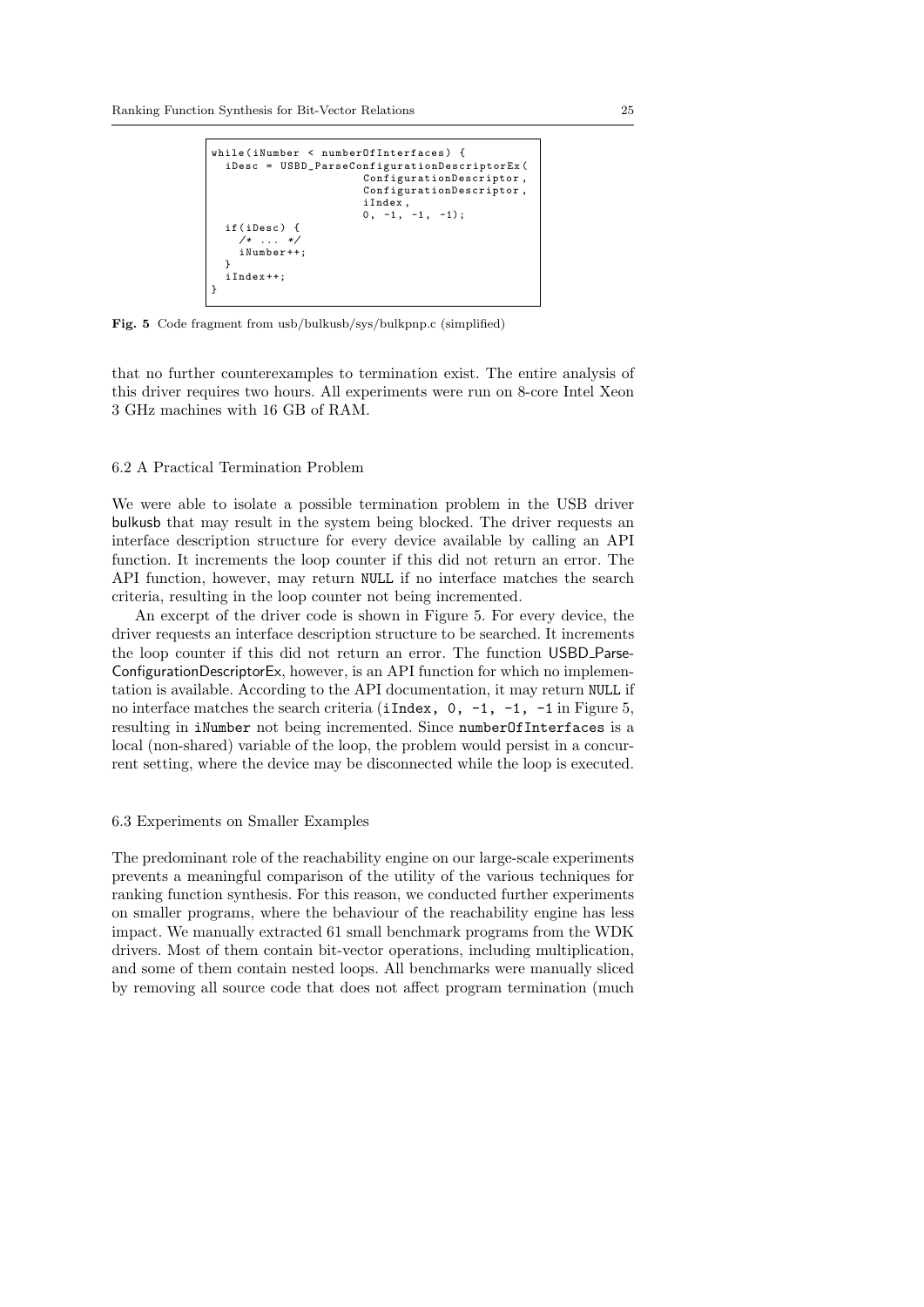like an automated slicer, but more thoroughly). We also employ the same abstraction technique as described in the previous section. All but ten of the benchmark programs terminate. The time limit in these benchmarks was 3600 sec, and the memory consumption was limited to 2 GB.

To evaluate the integer linear programming method described in Sect. 3.2, we developed the prototype Seneschal.<sup>8</sup> It is based on the prover Princess [28] for PA with uninterpreted predicates and works by (i) translating a given bit-vector program into a PA formula, (ii) eliminating the quantifiers in the formula, (iii) flattening the formula to a disjunction of systems of inequalities, and (iv) applying Lem. 5 to compute ranking functions. Seneschal does currently not, however, transform systems of inequalities to integral systems, which means that it is a sound but incomplete tool; the experiments show that transformation to integral systems is unnecessary for the majority of the considered programs.

The results of our evaluation are summarized in Table 3. The second column indicates the result obtained by manual inspection, i.e., if a specific benchmark is terminating, and if so whether there is a linear ranking function to prove this. The other columns represent the following ranking synthesis approaches: SAT is the coefficient enumeration approach from Sect. 5; Seneschal is the integer linear programming approach from Sect. 3.2.1; Rankfinder is the linear programming approach over rationals from Sect. 3.1; QBF  $[-1, +1]$  is a QBF template approach from Sect. 5 with coefficients restricted to  $[-1, +1]$ , such that the template represents the same ranking functions as the one used for the SAT enumeration approach. QBF  $P(c, x)$  is the unrestricted version of this template. Note that two benchmarks  $(\#27 \text{ and } \#34)$  are negatively affected by our slicer: due to the abstraction, no linear ranking functions are found. On the original, unsliced programs, the SAT-based approach and Seneschal find suitable ranking functions, on benchmark  $#34$  however, the model checker times out while attempting to prove that the function that was found is sufficient.

Comparing the various techniques, we conclude that the simple SAT-based enumeration is most successful in synthesising useful ranking functions. It is able to prove 34 out of 51 terminating benchmarks and reports 27 as nonterminating (the latter of which are reported as possibly non-terminating due to the incompleteness of the approach). It does not time out on any instance. Seneschal exhibits similar performance: it proves 31 programs as terminating, almost as many as the SAT-based template approach. It reports 25 benchmarks as (possibly) non-terminating and times out on five.

For the experiments using Rankfinder,<sup>9</sup> the bit-vector operators  $+$ ,  $\times$  with literals,  $=$ ,  $\lt_s$  and  $\lt_u$  are approximated by the corresponding operations on the rationals, whereas nonexistence of ranking functions is reported for programs that use any other operations. Furthermore, we add constraints of the form  $0 \le v < 2^n$ , where *n* is the bit-width of *v*, restricting the range of pre-

<sup>8</sup> http://www.philipp.ruemmer.org/seneschal.shtml

 $^9$ http://www7.in.tum.de/~rybal/rankfinder/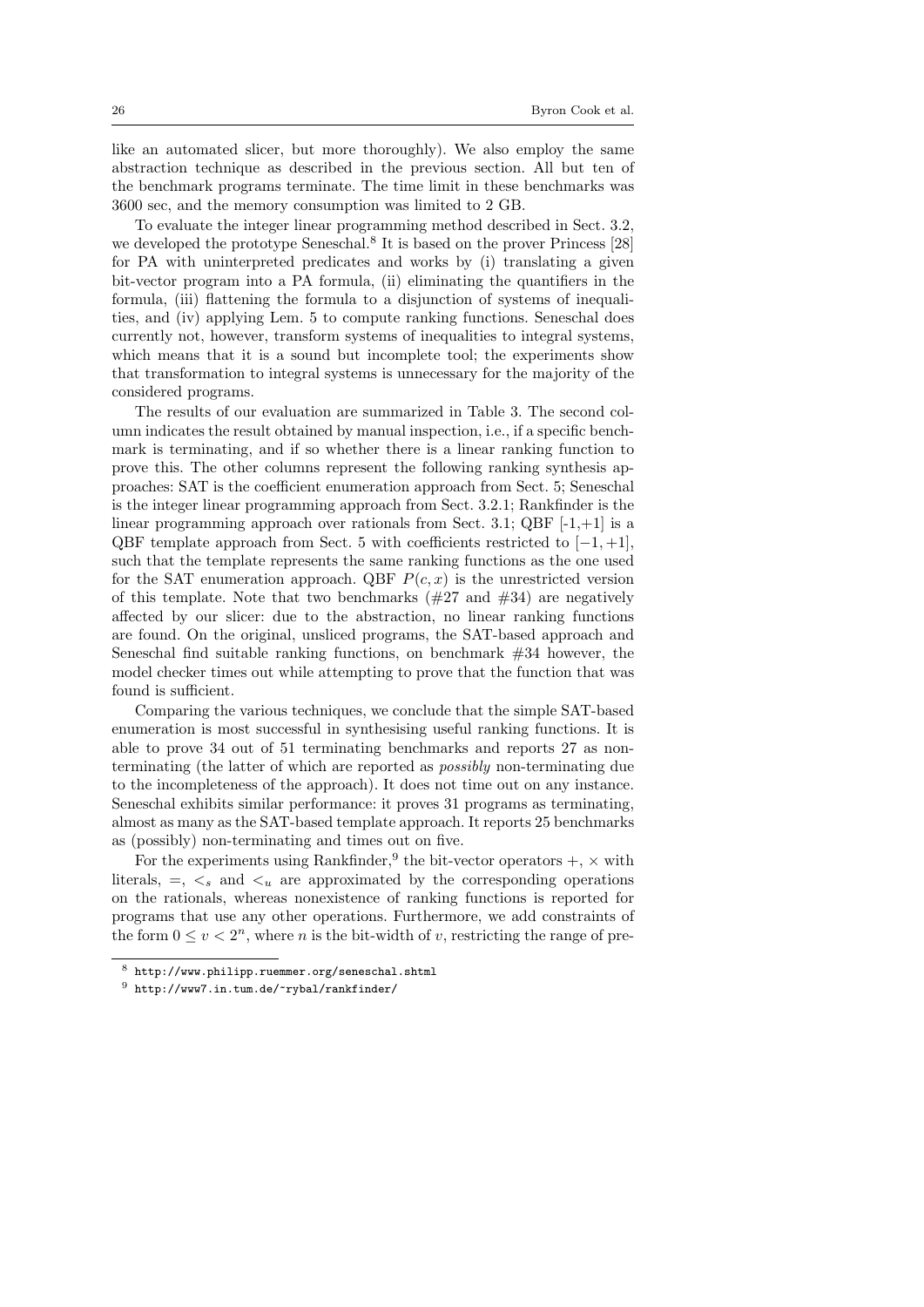state variables. This results in 23 successful termination proofs, and 35 cases of alleged non-termination. In three cases, the model checker times out on proving the final property, and in 5 cases Rankfinder returns an unsuitable ranking function, with the consequence that a counterexample is not correctly excluded and subsequent abortion of the prover.

For the two QBF-based techniques, we used an experimental version of QuBE, which performed better than sKizzo, Quantor, and Squolem in previous experiments. The constrained template  $(QBF[-1, +1])$  is still able to synthesise some useful ranking functions within the time limit. It proves nine benchmarks terminating and reports eleven as (possibly) non-terminating. The unconstrained approach (QBF  $P(c, x)$ ), however, proves only five programs terminating and one (possibly) non-terminating, with the QBF solver timing out on all other benchmarks.

We also implemented the approach suggested by Biere et al. [6] (rightmost column of Table 3). This approach does not require synthesis of ranking functions, but instead proves that an entry state of the loop is never revisited. Generally, these assertions are difficult for SATABS. While this method is able to show only 14 programs terminating, there are four benchmarks  $(\#31, \#45,$  $#50$ , and  $#61$ ) that none of the other methods can handle as they require non-linear ranking functions.

In conclusion, our evaluation shows that the methods presented in this article outperform known approaches both in terms of runtime and precision. While existing approaches are sometimes able to synthesise non-linear ranking functions (e.g., Biere et al.), or they are sometimes able to find linear ranking functions faster (e.g., Rankfinder), their overall performance is greatly exceeded by our SAT- and LP-based approaches.

Our benchmark suite, all results with added detail, and additional experiments are available online at http://www.cprover.org/termination/.

# 7 Related Work

Numerous efficient methods are now available for the purpose of finding ranking functions (e.g.,  $[2, 7, 15, 24]$ ). Some tools are complete for the class of ranking functions for which they are designed (e.g., [24]), others employ a set of heuristics (e.g., [2]). Until now, no known tool has supported machine-level integers.

Wintersteiger et al. [32] provide a decision procedure for *quantified* bitvector logic with uninterpreted functions (SMT  $UFBV$ ). This logic allows for a direct encoding of ranking function checks as

$$
\exists f \ \forall x, x' \ . R_{\pi}(x, x') \Rightarrow f(x') < f(x) \ ,
$$

where the range of  $f$  is a bit-vector of some pre-defined size. It has been demonstrated that when restricted to the same polynomial templates as presented in Section 5, their approach performs similar to our SAT-based enumeration approach while maintaining (relative) completeness. Their decision procedure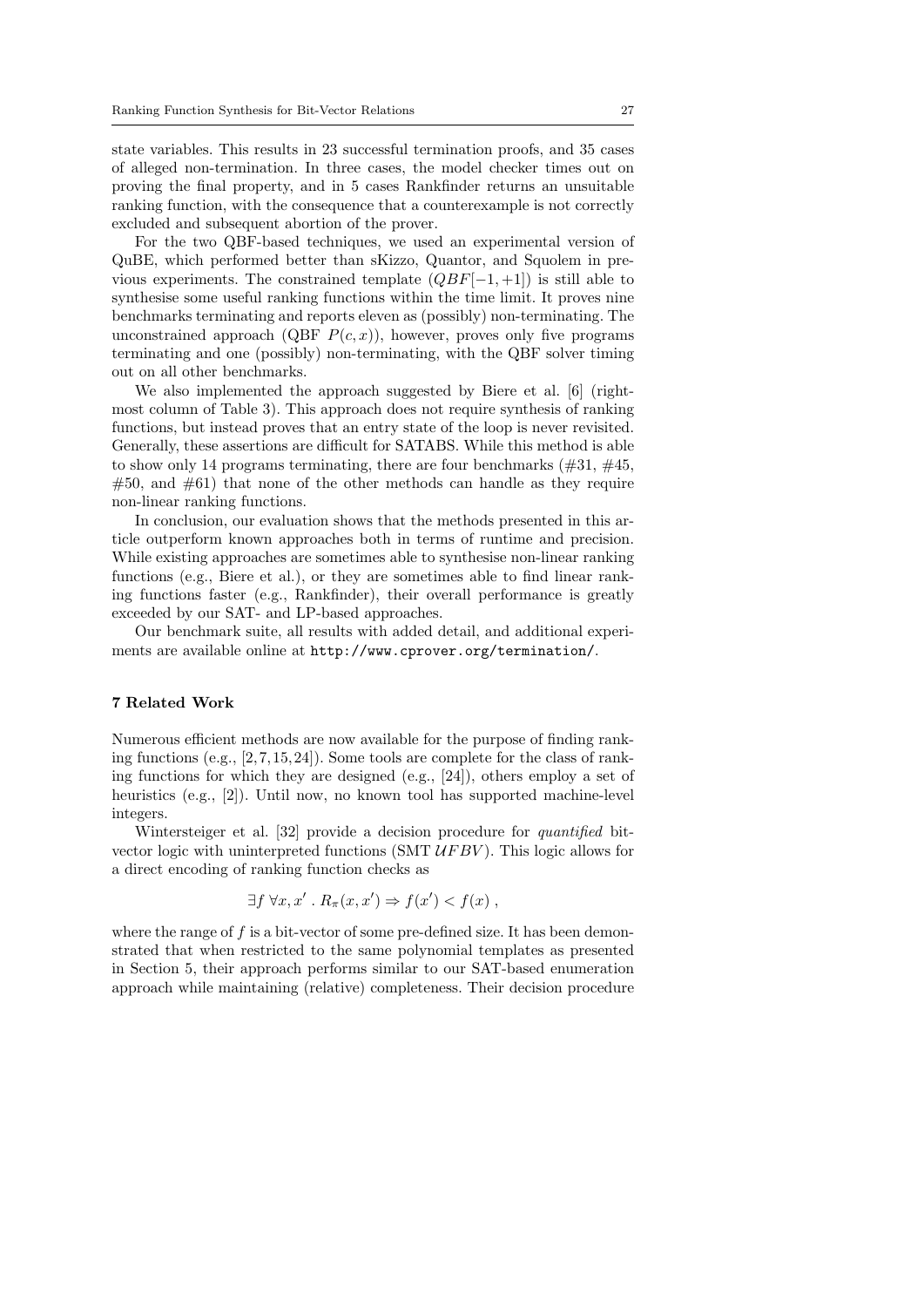| #                     | Manual                | $_{\rm SAT}$    |                    | Seneschal          |                          |              |                            | $\overline{\text{Rankfinder}} \,   \, \text{QBF} \, [-1,+1]$ |                                                                           | QBF $P(C, \mathcal{X})$  |                                                                           | Biere et al. [6]         |                          |
|-----------------------|-----------------------|-----------------|--------------------|--------------------|--------------------------|--------------|----------------------------|--------------------------------------------------------------|---------------------------------------------------------------------------|--------------------------|---------------------------------------------------------------------------|--------------------------|--------------------------|
| 1                     | L                     | 52.07           |                    | 17.67              |                          | 0.05         | O                          |                                                              |                                                                           |                          |                                                                           |                          |                          |
| $\overline{2}$        | Г                     | 1.16            |                    | $\overline{22.02}$ | $\bullet$                | 1.19         | $\bullet$                  |                                                              |                                                                           |                          |                                                                           |                          |                          |
| 3                     | Г                     | 0.30            | $\bullet$          | 10.97              | $\bullet$                | 0.03         | O                          | 49.45                                                        | $\bullet$                                                                 | 567.79                   | ●                                                                         |                          |                          |
| 4                     | L                     | 0.29            |                    | $7.60\,$           |                          | 0.37         | ●                          | 16.28                                                        | 0                                                                         | 220.65                   | e                                                                         | 10.95                    | e                        |
| 5                     | $\overline{\text{N}}$ | 0.18            | Ω                  | 15.15              | $\overline{\bigcirc}$    | 0.04         | O                          | 0.78                                                         | O                                                                         |                          |                                                                           |                          |                          |
| $\overline{6}$        | $_\mathrm{N}$         | 0.18            | O                  | 20.33              | $\overline{\circ}$       | 0.03         | $\overline{\circ}$         | 1.57                                                         | $\overline{\circ}$                                                        | $\overline{\phantom{a}}$ | $\overline{\phantom{a}}$                                                  | $\overline{\phantom{a}}$ |                          |
| 7                     | $\overline{\rm N}$    | 17.93           | $\overline{\circ}$ |                    |                          | 0.03         | $\overline{\circ}$         |                                                              | $\overline{\phantom{0}}$                                                  | $\overline{\phantom{a}}$ | $\overline{\phantom{a}}$                                                  | L.                       | $\overline{\phantom{a}}$ |
| 8                     | L                     | 0.40            | $\bullet$          | 8.36               | $\bullet$                | 0.36         |                            |                                                              |                                                                           |                          |                                                                           |                          |                          |
| 9                     | Т                     | 0.12            | Ω                  | 8.05               | Ω                        | 0.08         | $\bullet$                  |                                                              |                                                                           | $\overline{\phantom{0}}$ | $\overline{\phantom{a}}$                                                  |                          | $\overline{\phantom{a}}$ |
| 10                    | $\overline{\rm N}$    | 0.25            | $\overline{\circ}$ | 9.62               | $\overline{\circ}$       | 0.02         | $\overline{\circ}$         | 0.78                                                         | $\circ$                                                                   | ÷                        | ÷                                                                         | 0.04                     | ō                        |
| $\overline{11}$       | т                     | 0.28            | О                  | 11.54              | $\overline{\circ}$       | 0.04         | ਠ                          |                                                              |                                                                           |                          |                                                                           |                          |                          |
| 12<br>13              | L<br>Г                | 0.25<br>0.28    |                    | 7.57<br>8.68       | ●                        | 0.31         |                            | 2.45                                                         |                                                                           | 18.75                    |                                                                           | 50.32<br>88.27           | e                        |
| 14                    | Ν                     | 0.28            | O                  | 7.88               | O                        | 0.04<br>0.04 | Ω                          | $\overline{\phantom{a}}$                                     | $\overline{\phantom{0}}$                                                  | $\overline{\phantom{0}}$ | $\overline{\phantom{a}}$                                                  |                          |                          |
| 15                    | т                     | 0.57            | $\overline{\circ}$ | 14.82              | $\overline{\circ}$       | 0.27         | ◐<br>$\overline{\bullet}$  | $\overline{\phantom{a}}$                                     | $\overline{\phantom{0}}$                                                  | $\overline{\phantom{a}}$ | $\overline{\phantom{a}}$                                                  | Ξ                        |                          |
| 16                    | L                     | 1.65            | $\bullet$          | 12.12              |                          | 0.51         | $\bullet$                  |                                                              |                                                                           |                          |                                                                           |                          |                          |
| $\overline{17}$       | Г                     | 1.10            |                    | 16.86              |                          | 0.26         | ਨ                          | $\overline{\phantom{m}}$                                     | $\hspace{1.0cm} \rule{1.5cm}{0.15cm} \hspace{1.0cm} \rule{1.5cm}{0.15cm}$ | $\overline{\phantom{a}}$ | $\overline{\phantom{a}}$                                                  | $\overline{\phantom{a}}$ | $\overline{\phantom{0}}$ |
| 18                    | L                     | 9.88            |                    | 14.54              |                          | 0.68         | e                          |                                                              | $\overline{\phantom{a}}$                                                  |                          |                                                                           |                          |                          |
| 19                    | L                     | 0.38            |                    | 7.47               | $\bullet$                | 0.16         | 0                          |                                                              | ÷                                                                         |                          | ÷                                                                         |                          |                          |
| 20                    | L                     | 0.31            | $\bullet$          | 8.56               |                          | 0.01         | Ō                          |                                                              | $\overline{\phantom{a}}$                                                  |                          |                                                                           | 1.09                     | e                        |
| $\overline{21}$       | т                     | 8.09            | Ω                  | 0.07               | $\overline{\circ}$       | 0.06         | $\overline{\circ}$         | ÷                                                            | ÷                                                                         | $\overline{\phantom{a}}$ | $\overline{\phantom{a}}$                                                  |                          |                          |
| $\overline{22}$       | Г                     | 0.36            |                    |                    |                          | 0.02         | ਨ                          |                                                              |                                                                           |                          | $\overline{\phantom{a}}$                                                  |                          |                          |
| 23                    | L                     | 0.44            |                    | 14.09              |                          | 0.48         | ●                          | 13.81                                                        | $\bullet$                                                                 | 570.24                   | $\bullet$                                                                 | 1.09                     | 0                        |
| 24                    | L                     | 0.60            |                    | 8.36               |                          | 0.69         | 0                          |                                                              |                                                                           |                          |                                                                           |                          |                          |
| 25                    | L                     | 0.35            | $\bullet$          | 7.64               |                          | 0.18         | 0                          | $\overline{\phantom{a}}$                                     | $\hspace{1.0cm} \rule{1.5cm}{0.15cm} \hspace{1.0cm} \rule{1.5cm}{0.15cm}$ | $\overline{\phantom{0}}$ | $\hspace{1.0cm} \rule{1.5cm}{0.15cm} \hspace{1.0cm} \rule{1.5cm}{0.15cm}$ | ÷                        | $\overline{\phantom{0}}$ |
| 26                    | Г                     | 0.38            |                    | 7.70               |                          | 0.20         | e                          |                                                              | ÷                                                                         | $\overline{\phantom{0}}$ | ۳                                                                         |                          |                          |
| $\overline{27}$       | T.                    | 1.65            | О                  | 16.36              | Ω                        | 0.20         | ◐                          |                                                              | $\overline{\phantom{0}}$                                                  | $\overline{\phantom{0}}$ | -                                                                         |                          |                          |
| 28                    | Ν                     | 0.08            | Ω                  | 8.95               | Ω                        | 0.03         | O                          | 0.24                                                         | Ω                                                                         |                          |                                                                           | 9.02                     | C                        |
| 29                    | Τ                     | 0.29            | O                  | 8.15               | $\circ$                  |              |                            |                                                              |                                                                           | L.                       | $\overline{\phantom{a}}$                                                  |                          |                          |
| 30                    | L                     | 0.30            |                    |                    | $\overline{\phantom{0}}$ | 0.02         | $\overline{\bigcirc}$      | 1735.81                                                      | $\bullet$                                                                 | L.                       | $\overline{\phantom{a}}$                                                  |                          |                          |
| $\overline{31}$       | Ͳ                     | 0.10            | Ω                  | 23.16              | $\overline{\circ}$       | 0.03         | $\overline{\circ}$         | 0.25                                                         | ਨ                                                                         | Ξ                        | Ξ                                                                         | 2.46                     | e                        |
| $\overline{32}$<br>33 | Т<br>L                | $1.00\,$        | ∩                  | 6.04<br>7.52       | О                        | 0.10         | ō                          | 0.79                                                         | O                                                                         | L.                       | $\overline{\phantom{a}}$                                                  | $\overline{\phantom{0}}$ | $\overline{\phantom{0}}$ |
| 34                    | L                     | 0.39<br>1114.95 | $\bullet$<br>O     | 217.93             | $\bullet$<br>Ω           | 0.16<br>0.05 | O                          |                                                              | $\hspace{1.0cm} - \hspace{1.0cm}$<br>÷                                    |                          | $\overline{\phantom{0}}$                                                  |                          |                          |
| 35                    | $\overline{\text{N}}$ | 0.36            | O                  | 16.07              | О                        | 0.39         | ō                          | -                                                            | $\overline{\phantom{0}}$                                                  | -                        | -                                                                         |                          |                          |
| 36                    | L                     | 0.32            |                    | 7.43               | 0                        | 0.20         | ●                          |                                                              | ÷                                                                         |                          |                                                                           | $1.\overline{83}$        | e                        |
| $\overline{37}$       | т                     | 0.80            | O                  | 14.66              | $\overline{\circ}$       | 0.54         | $\overline{\bullet}$       | $\overline{\phantom{a}}$                                     | $\sim$                                                                    | $\overline{\phantom{a}}$ | $\sim$                                                                    |                          |                          |
| 38                    | L                     | 0.35            |                    | 7.22               |                          | 0.38         | 0                          | $\overline{\phantom{0}}$                                     | $\overline{\phantom{a}}$                                                  | $\overline{\phantom{0}}$ | $\overline{\phantom{a}}$                                                  | $\overline{\phantom{0}}$ |                          |
| 39                    | L                     | 4.37            | ●                  | 11.80              | ●                        | 2.10         | 0                          |                                                              |                                                                           |                          |                                                                           |                          |                          |
| 40                    | L                     | 0.14            | $\bullet$          | 1071.52            |                          | 0.03         | O                          | 1.26                                                         | $\bullet$                                                                 |                          |                                                                           | 18.39                    | O                        |
| 41                    | L                     | 0.44            |                    | 11.00              | $\bullet$                | 0.03         | O                          |                                                              |                                                                           | $\overline{\phantom{0}}$ | $\overline{\phantom{a}}$                                                  |                          |                          |
| 42                    | L                     | 0.71            |                    | 15.09              |                          | 0.77         | 0                          |                                                              |                                                                           | -                        | ÷                                                                         | ۰                        |                          |
| 43                    | L                     | 2.59            |                    | 8.00               |                          | 2.26         | $\bullet$                  | 2.96                                                         | $\bullet$                                                                 |                          |                                                                           |                          |                          |
| 44                    | Ν                     | 0.29            | Ω                  | 6.76               | Ω                        | 0.31         | O                          | 17.43                                                        | Ω                                                                         | 572.51                   | Ω                                                                         |                          |                          |
| 45                    | т                     | 0.28            | Ω                  | 9.62               | ਨ                        | 0.02         | $\overline{\circ}$         |                                                              |                                                                           |                          |                                                                           | 0.55                     | 0                        |
| 46                    | L                     | 0.28            |                    | 7.31               | $\bullet$                | 0.29         | ●                          |                                                              |                                                                           | $\overline{\phantom{0}}$ | $\overline{\phantom{m}}$                                                  | 0.19                     | O                        |
| 47                    | L                     | 0.14            | $\bullet$          | 7.77               |                          | 0.09         |                            | 1.37                                                         | $\bullet$                                                                 |                          |                                                                           | 40.43                    | e                        |
| 48                    | т<br>Т                | 0.24            | Ω                  | 8.44               | Ω                        | 0.02         | O                          |                                                              |                                                                           |                          |                                                                           |                          |                          |
| 49<br>50              | $\overline{\text{T}}$ | 0.24            | Ω                  | 7.72               | Ō                        | 0.03         | O                          | 0.62                                                         | O                                                                         | L                        | $\overline{\phantom{a}}$<br>$\overline{\phantom{a}}$                      |                          | $\bullet$                |
| 51                    | L                     | 0.23<br>0.46    | Ω                  | 8.18<br>13.98      | Ω                        | 0.03<br>0.47 | $\overline{\bigcirc}$<br>0 | 0.66<br>21.03                                                | Ω                                                                         | 218.50                   |                                                                           | 1310.13<br>4.92          | e                        |
| $\overline{52}$       | т                     | 0.24            | Ω                  | 7.44               | Ω                        |              |                            | 1.31                                                         | $\bullet$<br>ਨ                                                            |                          |                                                                           |                          |                          |
| $_{53}$               | т                     | 0.30            | $\circ$            | 3.31               | $\overline{\circ}$       | 0.07         | ਠ                          |                                                              |                                                                           | ÷                        |                                                                           |                          |                          |
| 54                    | Ν                     | 0.25            | O                  | 7.02               | Ω                        |              | -                          | $\overline{\phantom{a}}$                                     | $\overline{\phantom{0}}$                                                  | -                        | $\overline{\phantom{a}}$                                                  | -                        | $\qquad \qquad -$        |
| 55                    | L                     | 0.28            | $\bullet$          | 7.48               | ●                        | 0.29         | 0                          |                                                              | ÷                                                                         |                          |                                                                           |                          |                          |
| 56                    | L                     | 1.01            |                    | 8.57               |                          | 0.04         | O                          |                                                              | $\overline{\phantom{a}}$                                                  |                          |                                                                           |                          |                          |
| 57                    | Г                     | 0.61            |                    | 14.76              | $\bullet$                | 0.67         | 0                          | $\overline{\phantom{a}}$                                     | $\overline{\phantom{0}}$                                                  | $\overline{\phantom{0}}$ | $\overline{\phantom{a}}$                                                  | $\overline{\phantom{a}}$ | L.                       |
| 58                    | L                     | 14.61           |                    | 24.31              |                          | 1.56         | ●                          | $\overline{a}$                                               | Ξ                                                                         | $\overline{\phantom{a}}$ | $\overline{\phantom{a}}$                                                  | Ξ                        | $\overline{\phantom{a}}$ |
| 59                    | L                     | $_{0.21}$       |                    |                    |                          | 0.03         | O                          |                                                              |                                                                           |                          |                                                                           |                          |                          |
| 60                    | $\overline{\text{N}}$ | 0.24            | O                  | 7.75               | О                        | 0.03         | O                          | 0.74                                                         | O                                                                         | $\overline{\phantom{0}}$ | ÷                                                                         | 0.04                     | O                        |
| 61                    | т                     | 6.68            | O                  |                    |                          | 0.05         | ਠ                          |                                                              |                                                                           |                          | $\overline{\phantom{a}}$                                                  | 1.88                     |                          |

L Terminating, and linear T Terminating (non-linear)<br>
ranking functions exist. N Non-terminating

Termination was proven G# Incorrect under bit-vector semantics # (Possibly) Non-terminating '–' Memory or time limits exhausted

Table 3 Experimental results on 61 benchmarks drawn from Windows device drivers (runtime in seconds).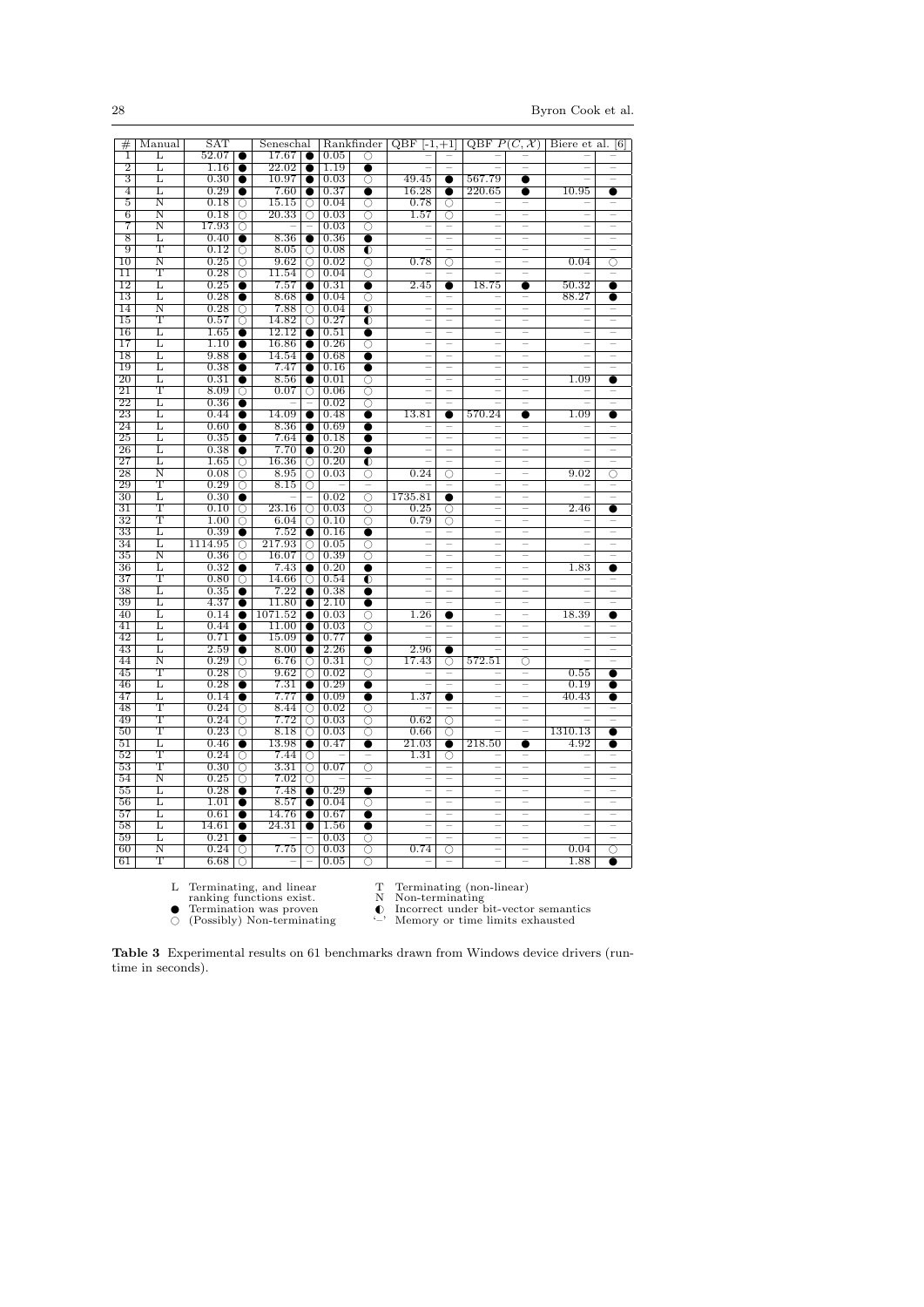therefore presents a solution to the performance problems of QBF solvers referred to in Sections 5 and 6.

Bradley et al. [7] give a complete search-based algorithm to generate linear ranking functions together with supporting invariants for programs defined in Presburger arithmetic. We propose a related constraint-based method to synthesise linear ranking functions for such programs. It is worth noting that our method is a decision procedure for the existence of linear ranking functions in this setting, while the procedure in [7] is sound and complete, but might not terminate when applied to programs that lack linear ranking functions. An experimental comparison with Bradley et al.'s method is future work.

Ranking function synthesis is not required if the program is purely a finitestate system. In particular, Biere, Artho and Schuppan describe a reduction of liveness properties to safety by means of a monitor construction [6]. The resulting safety checks require a comparison of the entire state vector whereas the safety checks for ranking functions refer only to few variables. Our experimental results indicate that the safety checks for ranking functions are in most cases easier. Another approach for proving termination of large finitestate systems was proposed by Ball et al. [3]. Their technique relies on the fact that some abstractions (of infinite-state systems) imply the existence of well-founded orders on the state space. Since neither one of these techniques leads to the explicit construction of ranking functions, it is not clear how they can be integrated into systems whose aim is to prove termination of programs that mix machine integers with data-structures, recursion, and/or numerical libraries with arbitrary precision.

Falke et al. [16] propose a sound abstraction of bit-vector programs to integer-based term rewriting systems. This sacrifices completeness, but enables the use of polynomial interpretations over (unbounded) integers in the rewriting system analyser, to the effect that non-linear ranking functions can be synthesised from some input programs.

# 8 Conclusion

The development of efficient ranking function synthesis tools has led to more powerful automatic program termination provers. While synthesis methods are available for a number of domains, efficient procedures for programs over machine integers have until now not been known. We have presented two new algorithms solving the problem of ranking function synthesis for bit-vectors: (i) a complete method based on a reduction to quantifier-free Presburger arithmetic, and (ii) a template-matching method for finding ranking functions of specified classes. Through experimentation with examples drawn from Windows device drivers we have shown their efficiency and applicability to systemslevel code. The bottleneck of the methods is the reachability analysis engine. We will therefore consider optimizations for this engine specific to termination analysis as future work. A further opportunity for future work is termination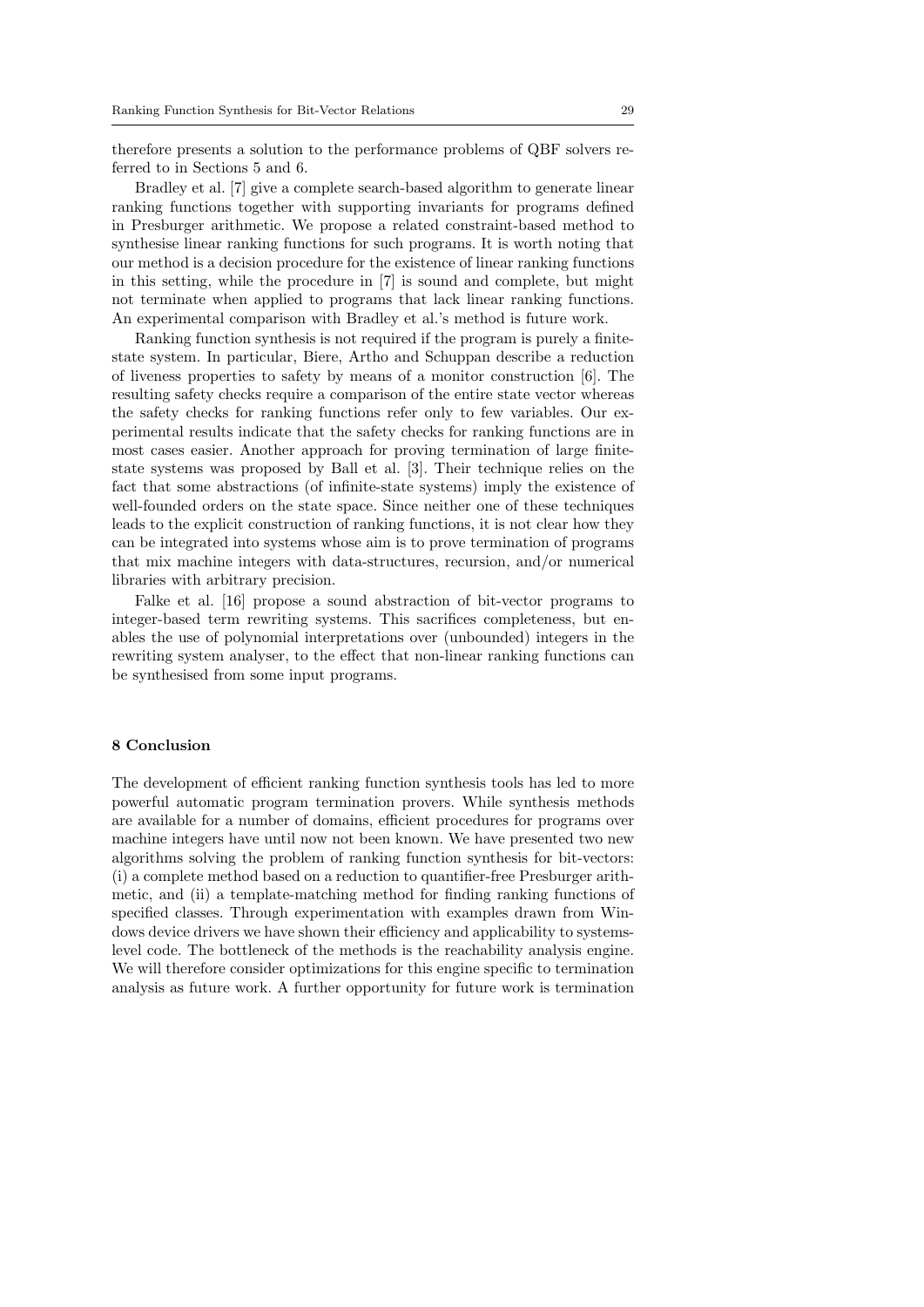analysis for low-level concurrent software with weak memory semantics, e.g., by means of instrumentation [1].

Acknowledgements We would like to thank M. Narizzano for providing us with an experimental version of the QuBE QBF-Solver that outputs an assignment for the top-level existentials and H. Samulowitz for discussions about QBF encodings of the termination problem and for evaluating several QBF solvers. Furthermore, we are grateful for useful comments from Vijay D'Silva and Georg Weissenbacher, as well as the anonymous referees who identified important technical and presentational issues in previous revisions of this article.

#### References

- 1. Alglave, J., Kroening, D., Nimal, V., Tautschnig, M.: Software verification for weak memory via program transformation. In: European Symposium on Programming (ESOP), Lecture Notes in Computer Science, vol. 7792, pp. 512–532. Springer (2013)
- 2. Babic, D., Hu, A.J., Rakamaric, Z., Cook, B.: Proving termination by divergence. In: SEFM, pp. 93–102. IEEE (2007)
- 3. Ball, T., Kupferman, O., Sagiv, M.: Leaping loops in the presence of abstraction. In: CAV, Lecture Notes in Computer Science, vol. 4590, pp. 491–503. Springer (2007)
- 4. Benedetti, M.: sKizzo: A suite to evaluate and certify QBFs. In: CADE, Lecture Notes in Computer Science, vol. 3632, pp. 369–376. Springer (2005)
- 5. Biere, A.: Resolve and expand. In: SAT, Lecture Notes in Computer Science, vol. 3542, pp. 59–70. Springer (2005)
- 6. Biere, A., Artho, C., Schuppan, V.: Liveness checking as safety checking. In: FMICS, Electronic Notes in Theoretical Computer Science, vol. 66, pp. 160–177. Elsevier (2002)
- 7. Bradley, A.R., Manna, Z., Sipma, H.B.: Termination analysis of integer linear loops. In: CONCUR, Lecture Notes in Computer Science, vol. 3653, pp. 488–502. Springer (2005)
- 8. Brinkmann, R., Drechsler, R.: RTL-datapath verification using integer linear programming. In: Proc. of VLSI Design, pp. 741–746. IEEE (2002)
- 9. Clarke, E.M., Kroening, D., Sharygina, N., Yorav, K.: Predicate abstraction of ANSI-C programs using SAT. Formal Methods in System Design 25(2-3), 105–127 (2004)
- 10. Colón, M., Sipma, H.: Synthesis of linear ranking functions. In: TACAS, Lecture Notes in Computer Science, vol. 2031, pp. 67–81. Springer (2001)
- 11. Cook, B., Kroening, D., Rümmer, P., Wintersteiger, C.M.: Ranking function synthesis for bit-vector relations. In: TACAS, Lecture Notes in Computer Science, vol. 6015, pp. 236–250. Springer (2010)
- 12. Cook, B., Podelski, A., Rybalchenko, A.: Abstraction refinement for termination. In: SAS, Lecture Notes in Computer Science, vol. 3672, pp. 87–101. Springer (2005)
- 13. Cook, B., Podelski, A., Rybalchenko, A.: Termination proofs for systems code. In: PLDI, pp. 415–426. ACM (2006)
- 14. Dams, D., Gerth, R., Grumberg, O.: A heuristic for the automatic generation of ranking functions. In: Workshop on Advances in Verification, pp. 1–8 (2000)
- 15. Encrenaz, E., Finkel, A.: Automatic verification of counter systems with ranking functions. In: INFINITY, Electronic Notes in Theoretical Computer Science, vol. 239, pp. 85–103. Elsevier (2009)
- 16. Falke, S., Kapur, D., Sinz, C.: Termination analysis of imperative programs using bitvector arithmetic. In: VSTTE, Lecture Notes in Computer Science, vol. 7152, pp. 261–277. Springer (2012)
- 17. Giunchiglia, E., Narizzano, M., Tacchella, A.: QuBE++: an efficient QBF solver. In: FMCAD, Lecture Notes in Computer Science, vol. 3312, pp. 201–213. Springer (2004)
- 18. Griggio, A.: Effective word-level interpolation for software verification. In: Formal Methods in Computer-Aided Design (FMCAD), pp. 28–36. IEEE (2011)
- 19. Horwitz, S., Reps, T.W., Binkley, D.: Interprocedural slicing using dependence graphs. In: PLDI, pp. 35–46. ACM (1988)